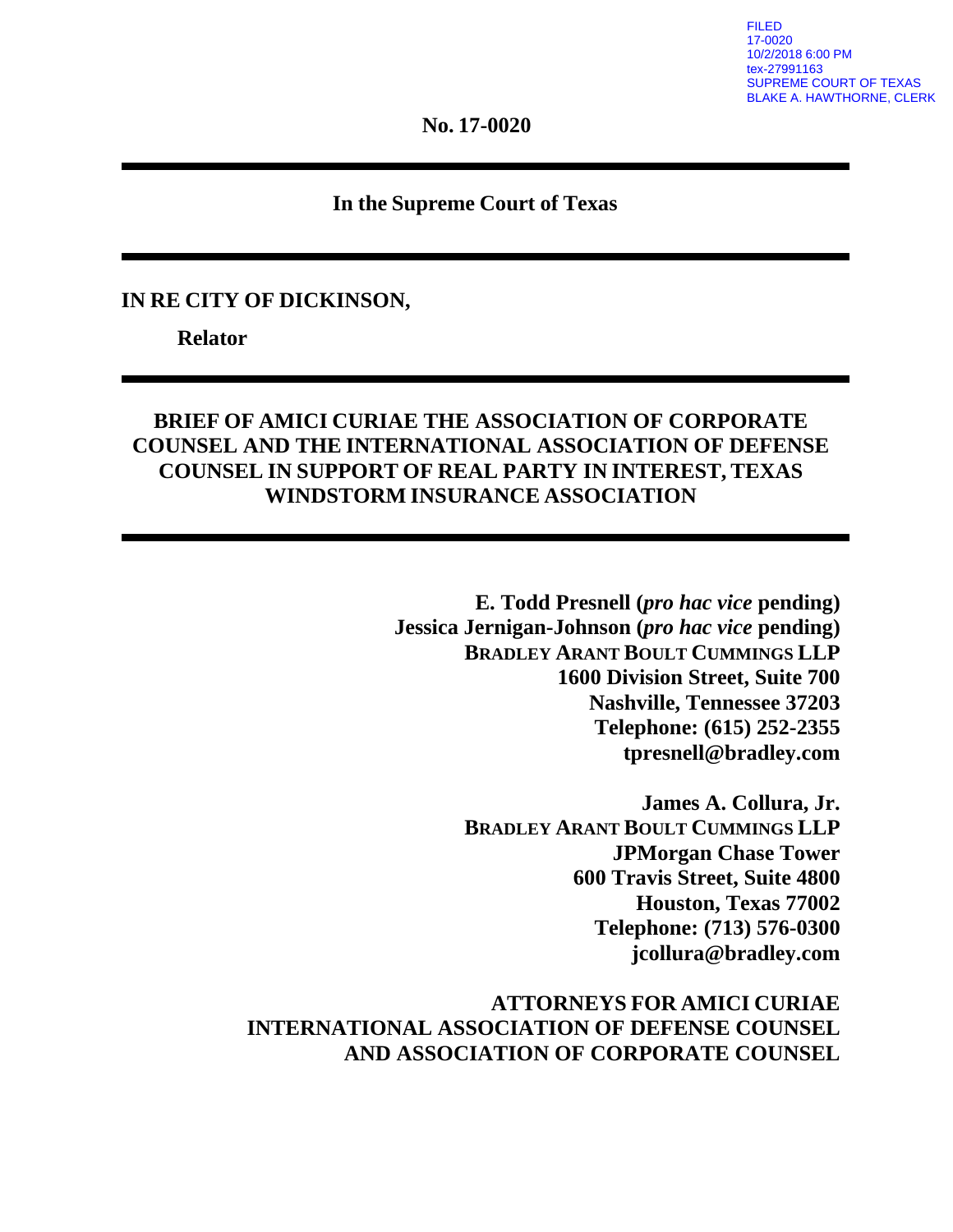#### **STATEMENT OF INTEREST AND FEE DISCLOSURE**

The International Association of Defense Counsel (the "IADC"), established in 1920, is an association of approximately 2,500 corporate and insurance attorneys, including in-house counsel, from the United States and around the globe whose practice is concentrated on the defense of civil lawsuits. The IADC is dedicated to the just and efficient administration of civil justice and continual improvement of the civil justice system. The IADC has a particular interest in this case as its attorneys often work and communicate with corporate employees serving as expert witnesses. The attorney–client privilege is important for the effective representation of their clients, and any erosion of the privilege for communications with employee–experts would have a detrimental effect on that endeavor.

The Association of Corporate Counsel ("ACC") is a global bar association for in-house counsel, with more than 44,000 members who practice in the legal departments of corporations, associations, and other organizations in the United States and abroad. ACC has more than 2,600 members in its Dallas-Ft. Worth, Houston and Austin chapters, and thousands of other members representing clients who do business in Texas. For over thirty-five years, ACC has worked to make sure that courts, legislatures, regulators, and other policy-making bodies understand the role and concerns of in-house counsel and the legal departments where they work. ACC takes a particular interest in questions relating to the attorney–client privilege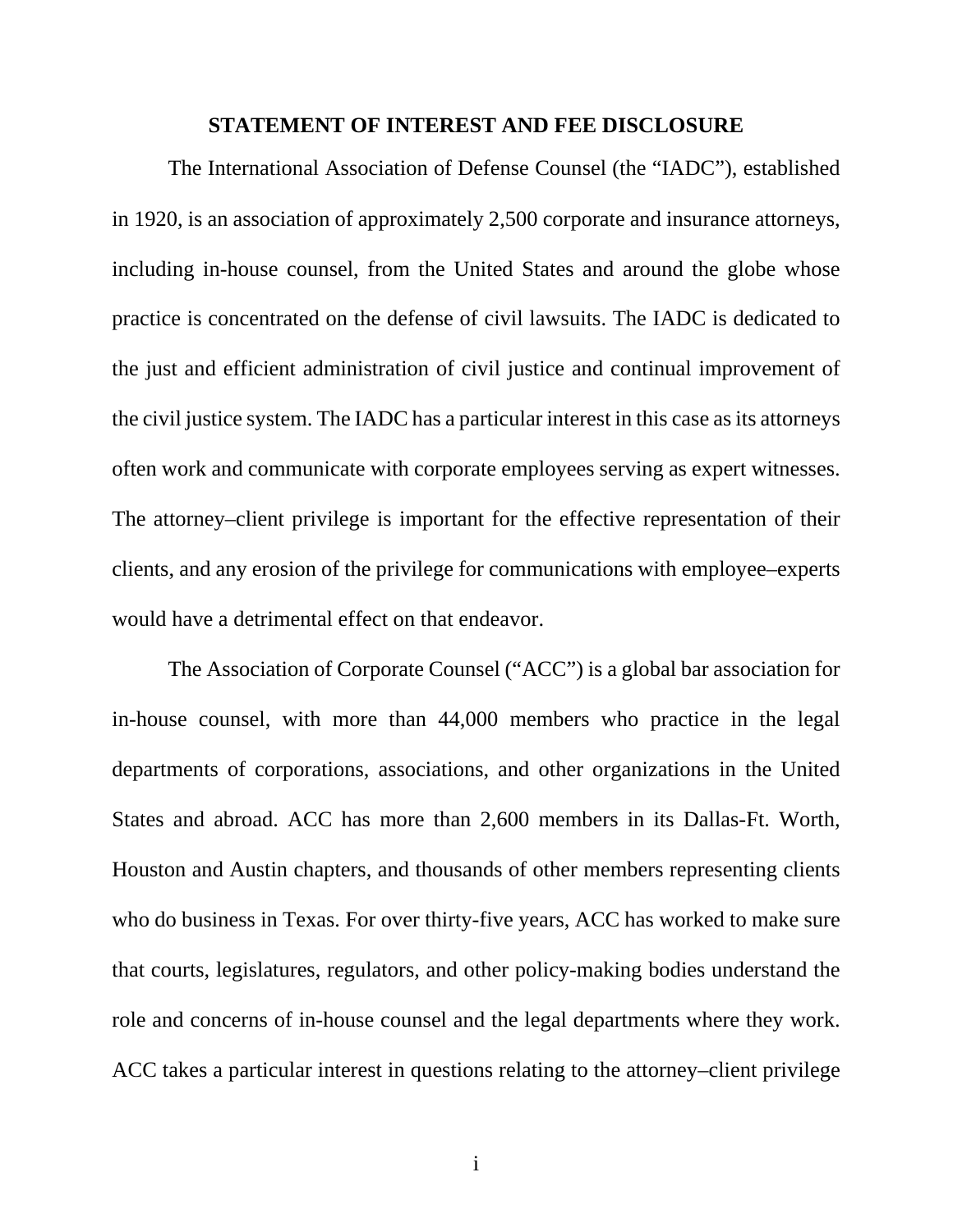in the corporate context. To ensure that attorney–client confidentiality is accorded appropriate respect, ACC regularly files *amicus* briefs on issues relating to the scope and application of the privilege. ACC has a particular interest in this case as in-house counsel are often the attorneys tasked with making the decision regarding the use of employee–expert witnesses. Clarity regarding the effect of that decision on the attorney–client privilege is important for in-house counsel to manage litigation and effectively represent their corporate clients.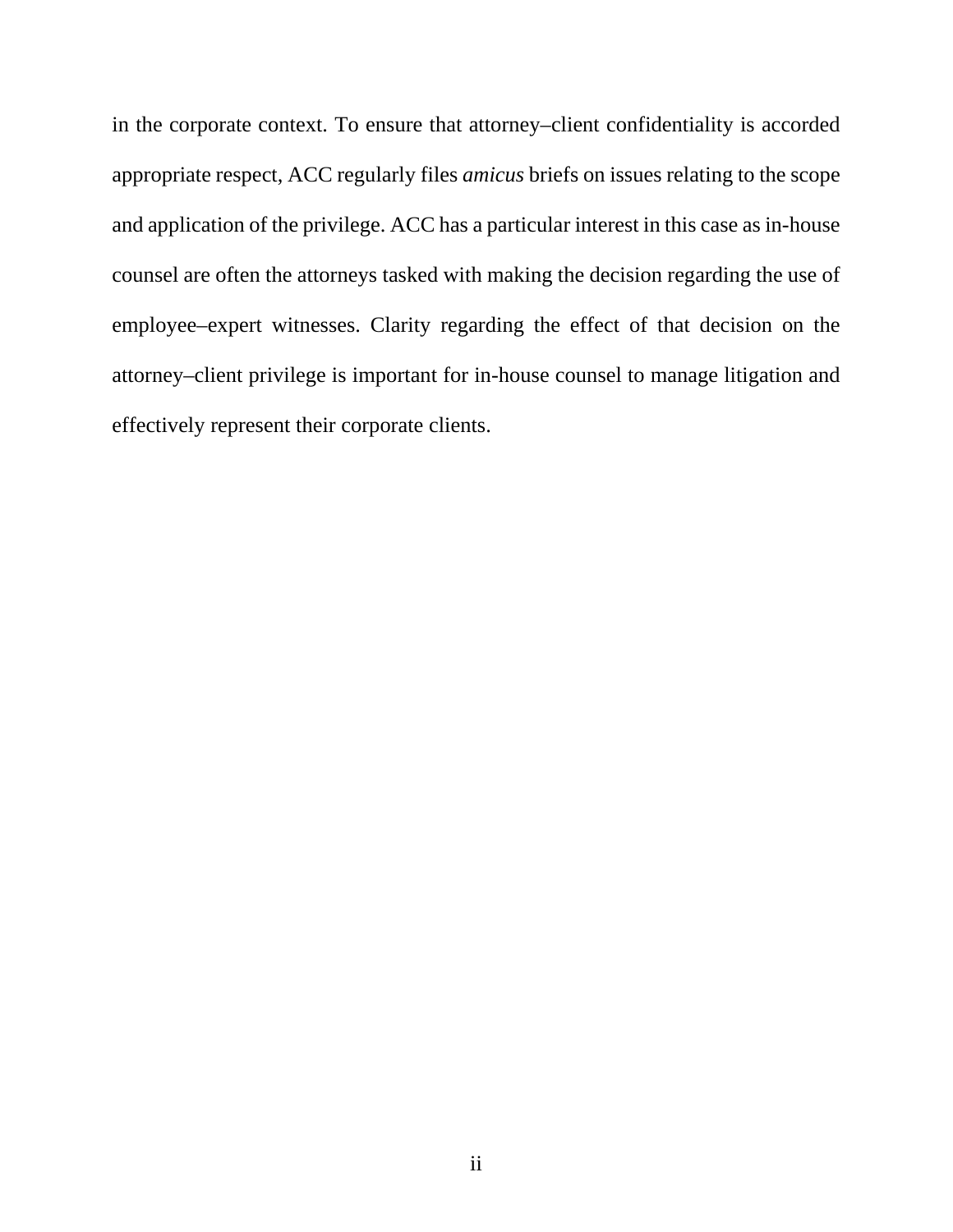# **TABLE OF CONTENTS**

| I.  | This Court Must Promote the Policies Underlying the Attorney-Client  |                                                                                                                             |  |
|-----|----------------------------------------------------------------------|-----------------------------------------------------------------------------------------------------------------------------|--|
|     | a.                                                                   | The attorney–client privilege is essential to the observance of                                                             |  |
|     | $\mathbf b$ .                                                        | The Attorney–Privilege and the Work-Product Doctrine are                                                                    |  |
|     | c.                                                                   | The Texas Rules Only Require Production of Work Product                                                                     |  |
| II. | Exceptions to the Attorney–Client Privilege are not Created Lightly, |                                                                                                                             |  |
|     | a.                                                                   | Texas rejects blanket waiver of the attorney–client privilege11                                                             |  |
|     | b.                                                                   | Exceptions to the attorney–client privilege are not created<br>.12                                                          |  |
|     | c.                                                                   | A new exception to the attorney–client privilege would produce<br>unintended adverse consequences for both corporations and |  |
|     |                                                                      |                                                                                                                             |  |
|     |                                                                      |                                                                                                                             |  |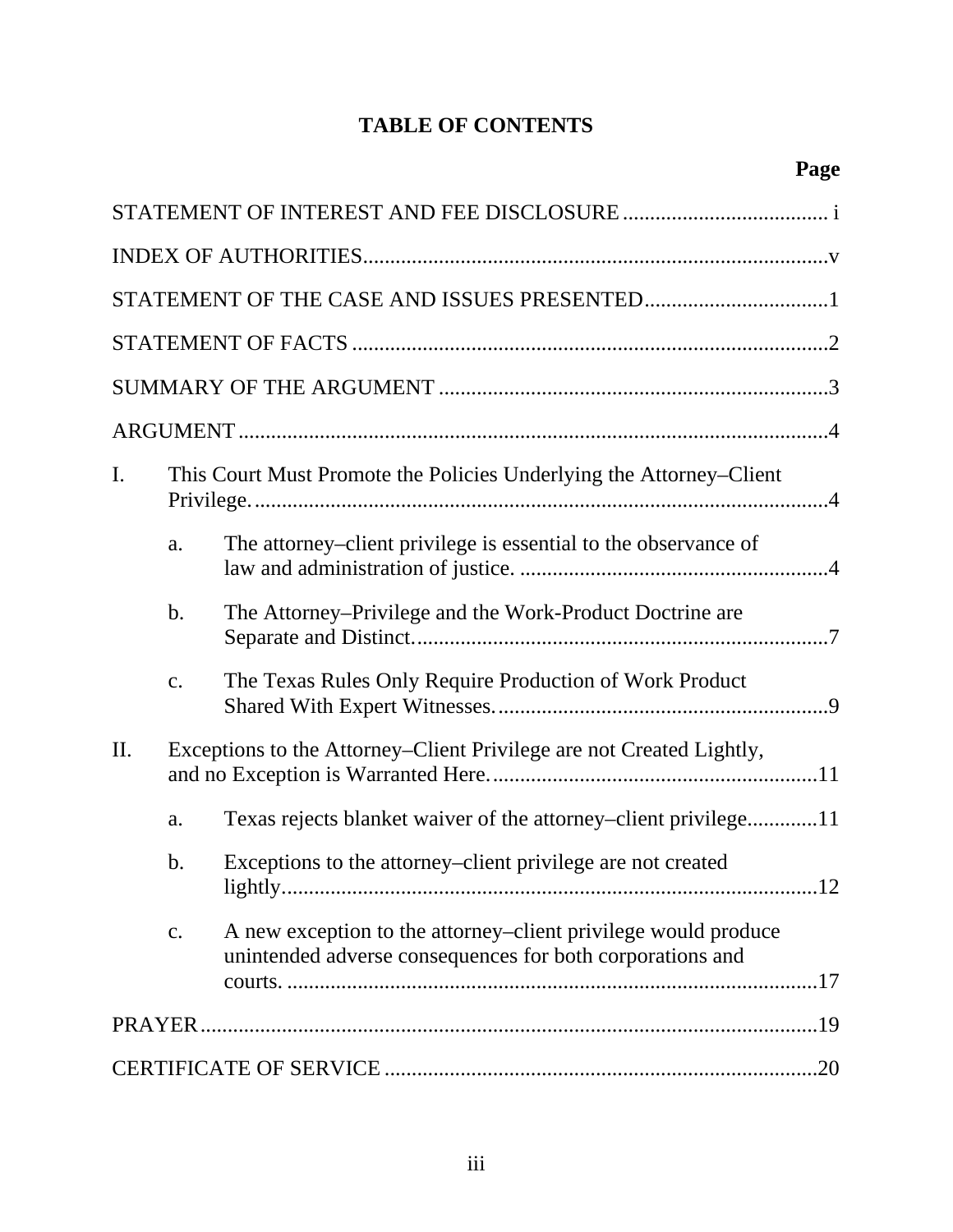|--|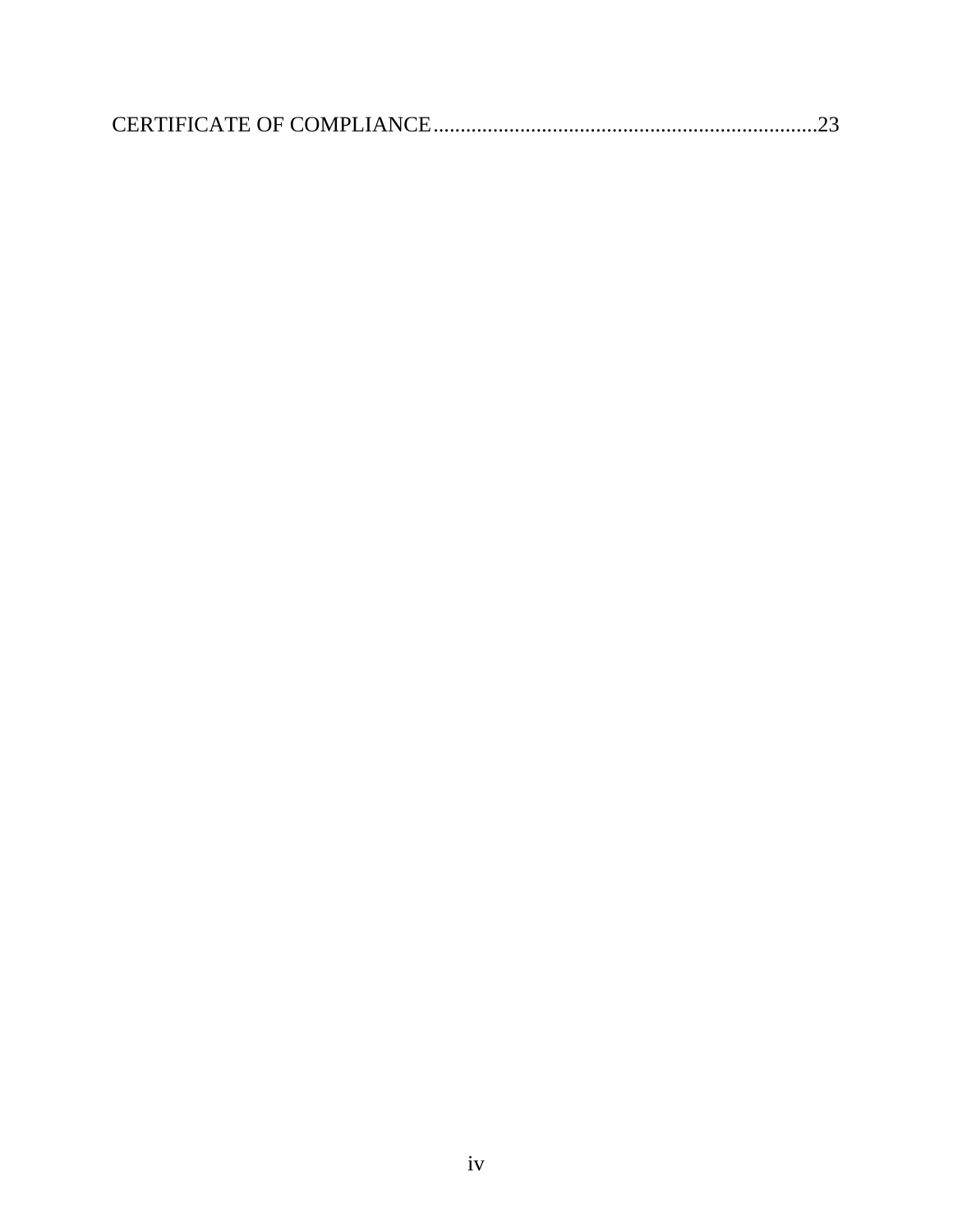## **INDEX OF AUTHORITIES**

# **Cases**

| Clark v. U.S.,                            |
|-------------------------------------------|
| Fisher v. United States,                  |
| Hickman v. Taylor,                        |
| Hunt v. Blackburn,                        |
| In re Mktg. Inv'rs Corp.,                 |
| Paxton v. City of Dallas,                 |
| Pope v. State,                            |
| Republic Ins. Co. v. Davis,               |
| Swidler & Berlin v. United States,        |
| Trammel v. United States,                 |
| United States v. Jicarilla Apache Nation, |
| United States v. Nobles,                  |
| United States v. Zolin,                   |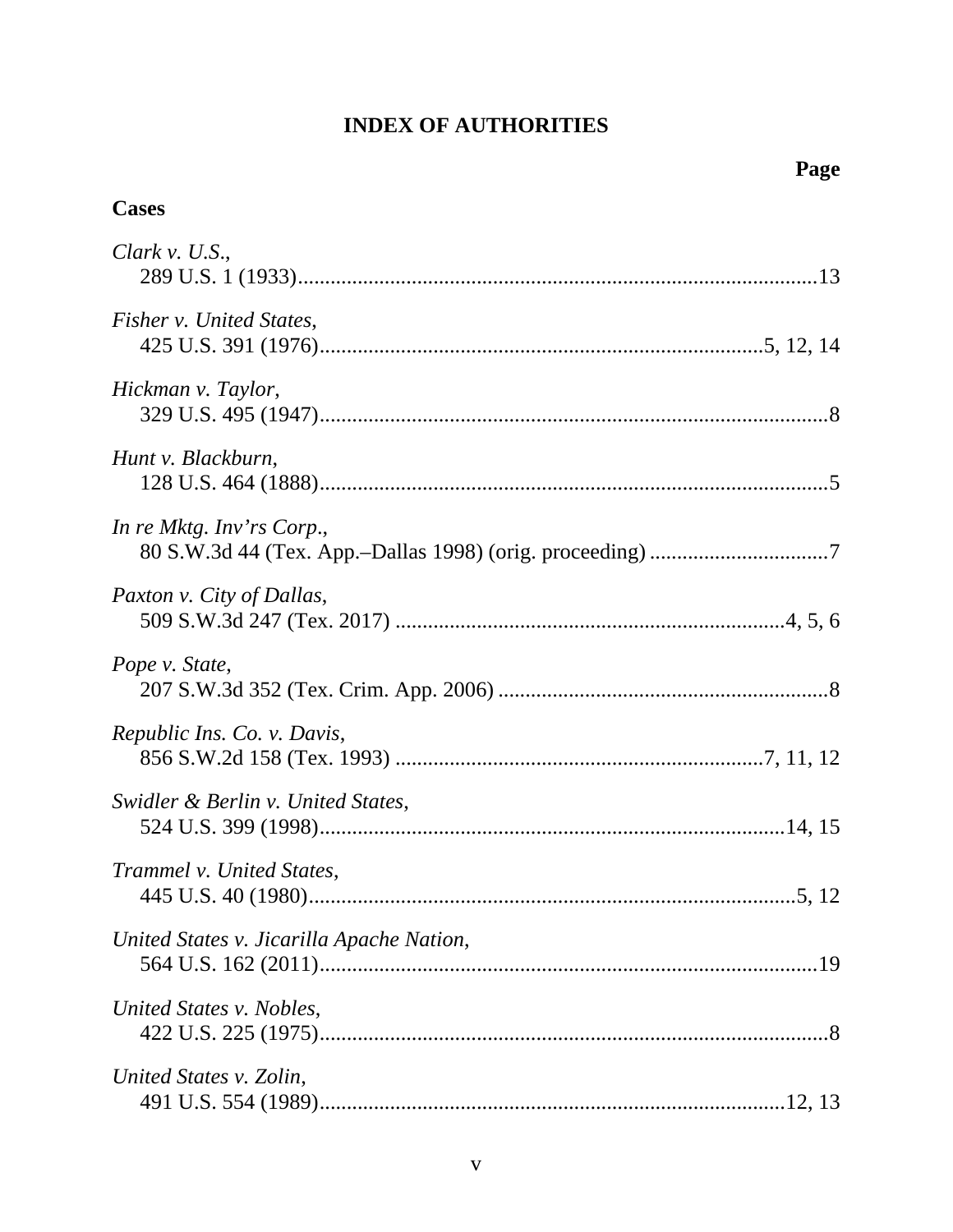| Upjohn Co. v. United States,                                                                                                                                                                                   |
|----------------------------------------------------------------------------------------------------------------------------------------------------------------------------------------------------------------|
| West v. Solito,                                                                                                                                                                                                |
| <b>Other Authorities</b>                                                                                                                                                                                       |
|                                                                                                                                                                                                                |
| Developments in the Law-Privileged Communications, 98 Harv. L. Rev.                                                                                                                                            |
| Edward J. Imwinkelried, Protecting the Attorney-Client Privilege in<br>Business Negotiations: Would the Application of the Subject-Matter<br>Waiver Doctrine Really Drive Attorneys from the Bargaining Table, |
|                                                                                                                                                                                                                |
|                                                                                                                                                                                                                |
|                                                                                                                                                                                                                |
|                                                                                                                                                                                                                |
|                                                                                                                                                                                                                |
|                                                                                                                                                                                                                |
|                                                                                                                                                                                                                |
|                                                                                                                                                                                                                |
|                                                                                                                                                                                                                |
|                                                                                                                                                                                                                |
|                                                                                                                                                                                                                |
|                                                                                                                                                                                                                |
|                                                                                                                                                                                                                |
|                                                                                                                                                                                                                |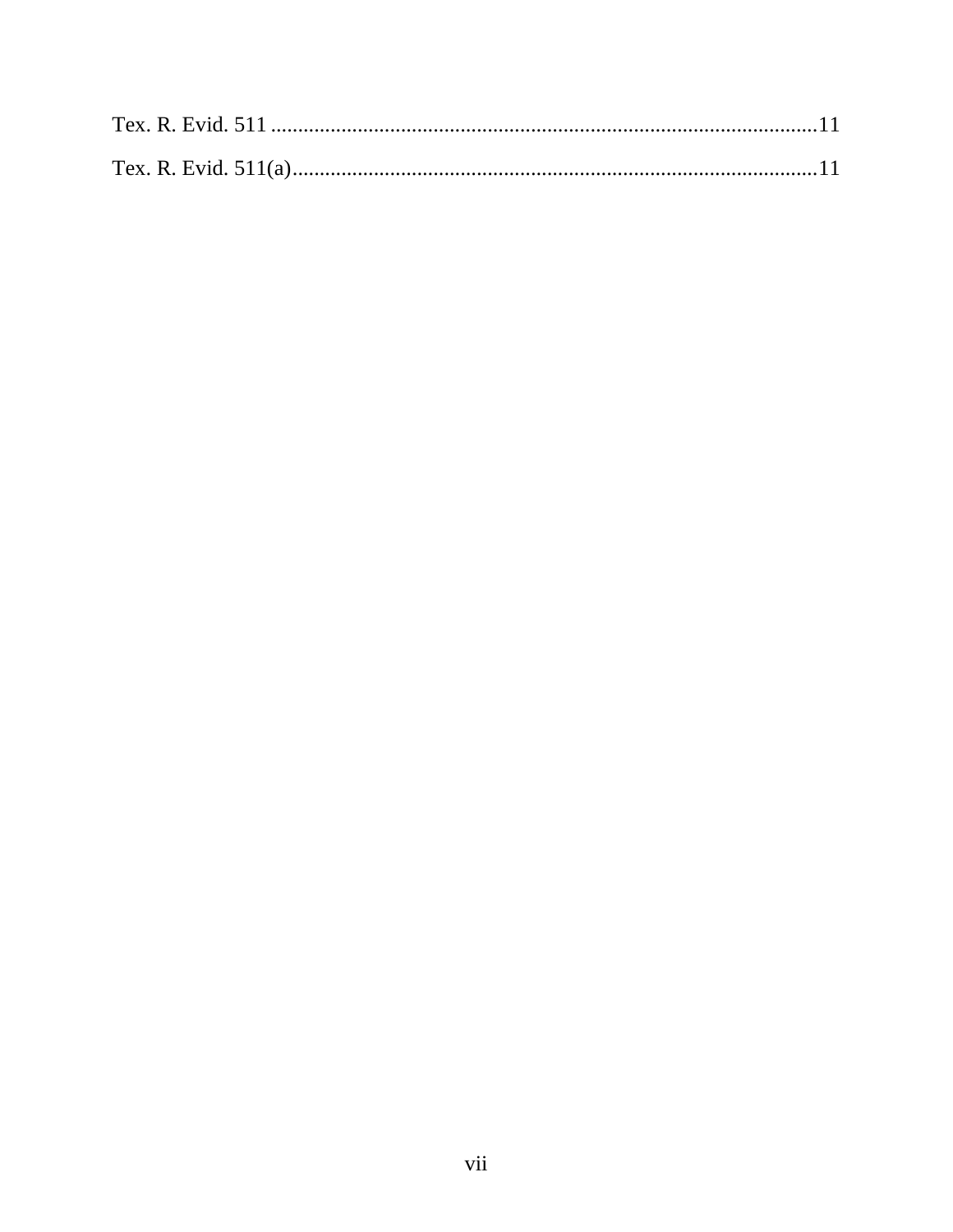#### <span id="page-8-1"></span>**STATEMENT OF THE CASE AND ISSUES PRESENTED**

In this insurance-coverage dispute, Texas Windstorm Insurance Association ("TWIA" decided to use one of its employees as a testifying expert. TWIA's attorney and its employee–expert communicated regarding the employee–expert's affidavit. The City now wants to compel those privileged communications under Texas Rules of Civil Procedure 192.3 and 194.2. Texas Rule of Evidence 503 applies the attorney–client privilege to communications between a corporate entity's employees and its lawyer, and contains no such employee–expert exception.

<span id="page-8-0"></span>The question before this Court is whether Texas should adopt a common-law, employee–expert exception to the attorney–client privilege. The amici urge this Court to decline the invitation to create this new exception because it is unwarranted, untenable, and would undermine the long-recognized and well-reasoned public policies supporting the attorney–client privilege.

The amici otherwise adopt the Statement of the Case and Issues Presented in the Brief filed by Texas Windstorm Insurance Association.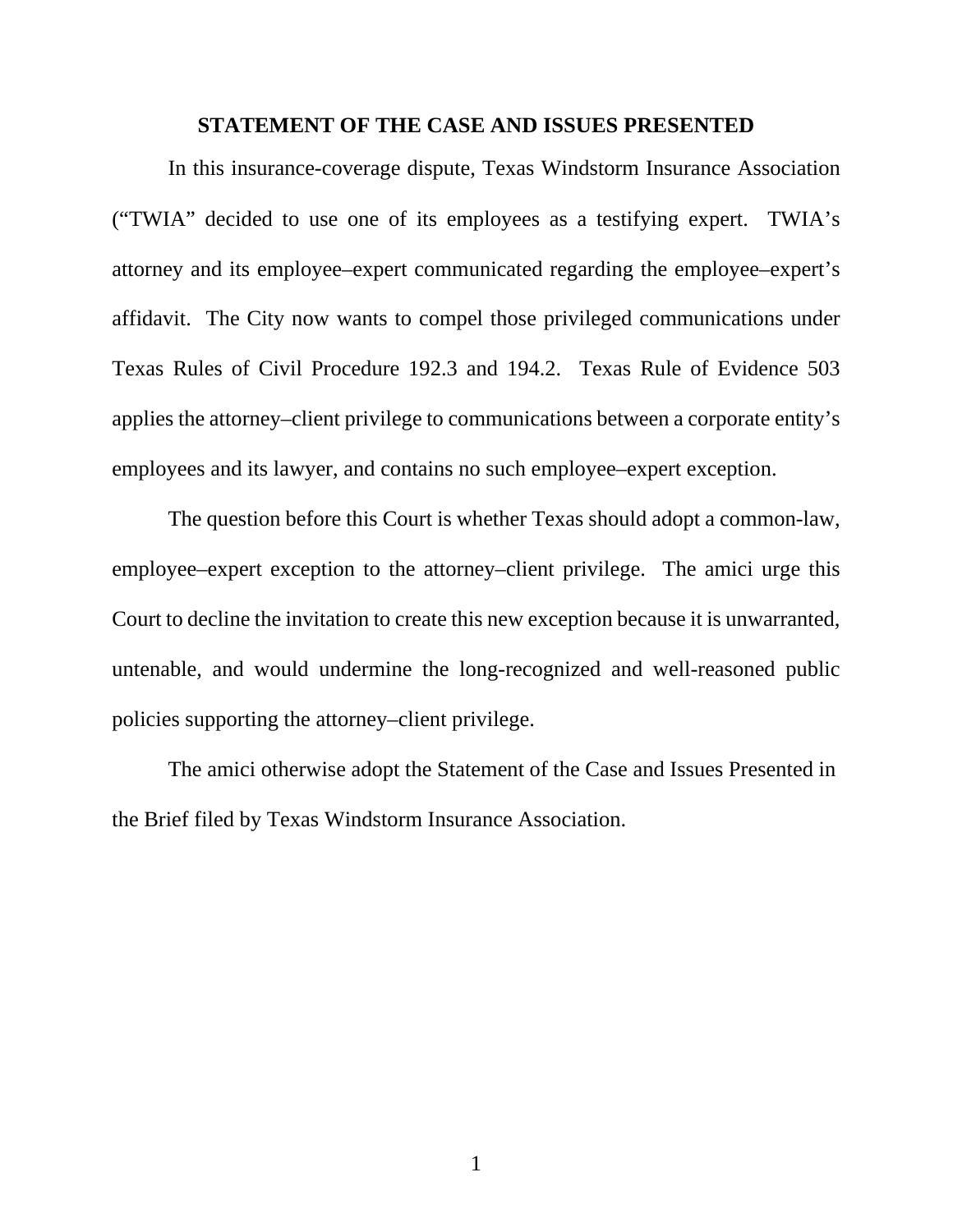# **STATEMENT OF FACTS**

The amici adopt the Statement of Facts in the Brief filed by Texas Windstorm

Insurance Association.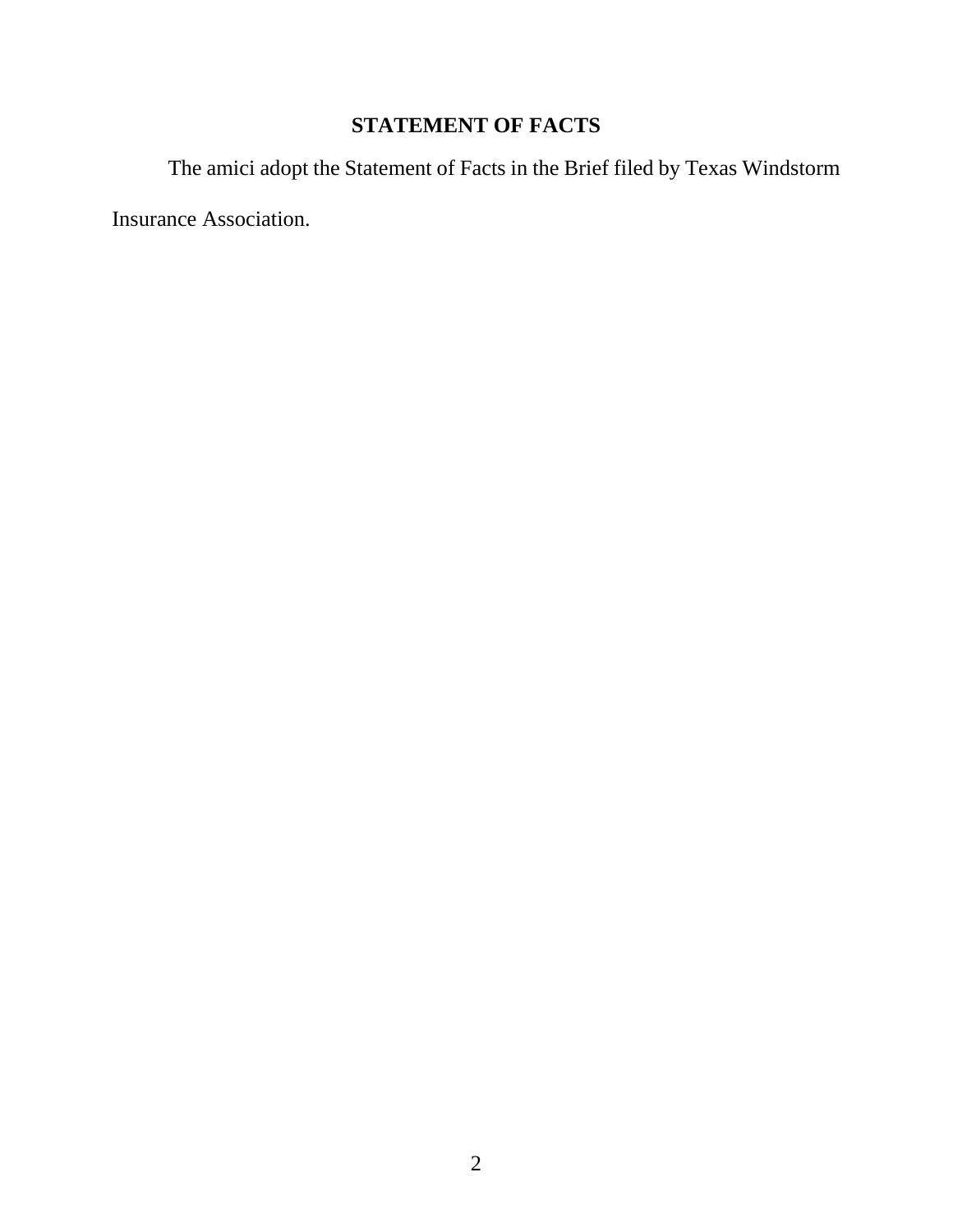#### <span id="page-10-0"></span>**SUMMARY OF THE ARGUMENT**

Evidentiary privileges are rules of substantive law that safeguard certain relationships, such as a husband and wife or a psychotherapist and patient, that society deems a greater value than an unrestricted dispute-resolution process. Stated differently, courts recognize and evidence rules embrace privileges because they promote important, valued social relationships. Indeed, "[p]rivilege law is arguably the *most important* doctrinal area in the law of evidence." Edward J. Imwinkelried, *Protecting the Attorney-Client Privilege in Business Negotiations: Would the Application of the Subject-Matter Waiver Doctrine Really Drive Attorneys from the Bargaining Table*, 51 Duq. L. Rev. 167, 168 (2013) (emphasis added).

The attorney–client privilege is the oldest and most sacrosanct evidentiary privilege. It incentivizes clients, including corporate entities, to communicate completely and candidly with their legal counsel so that counsel may provide optimal, unhindered legal advice. Once established, the attorney–client privilege is absolute, meaning that it will not easily give way upon some showing of need or countervailing public policy. While Texas also recognizes the work-product doctrine, this procedural doctrine protecting strategies and opinions is substantively distinct from the attorney–client privilege, and any exception to the confidentiality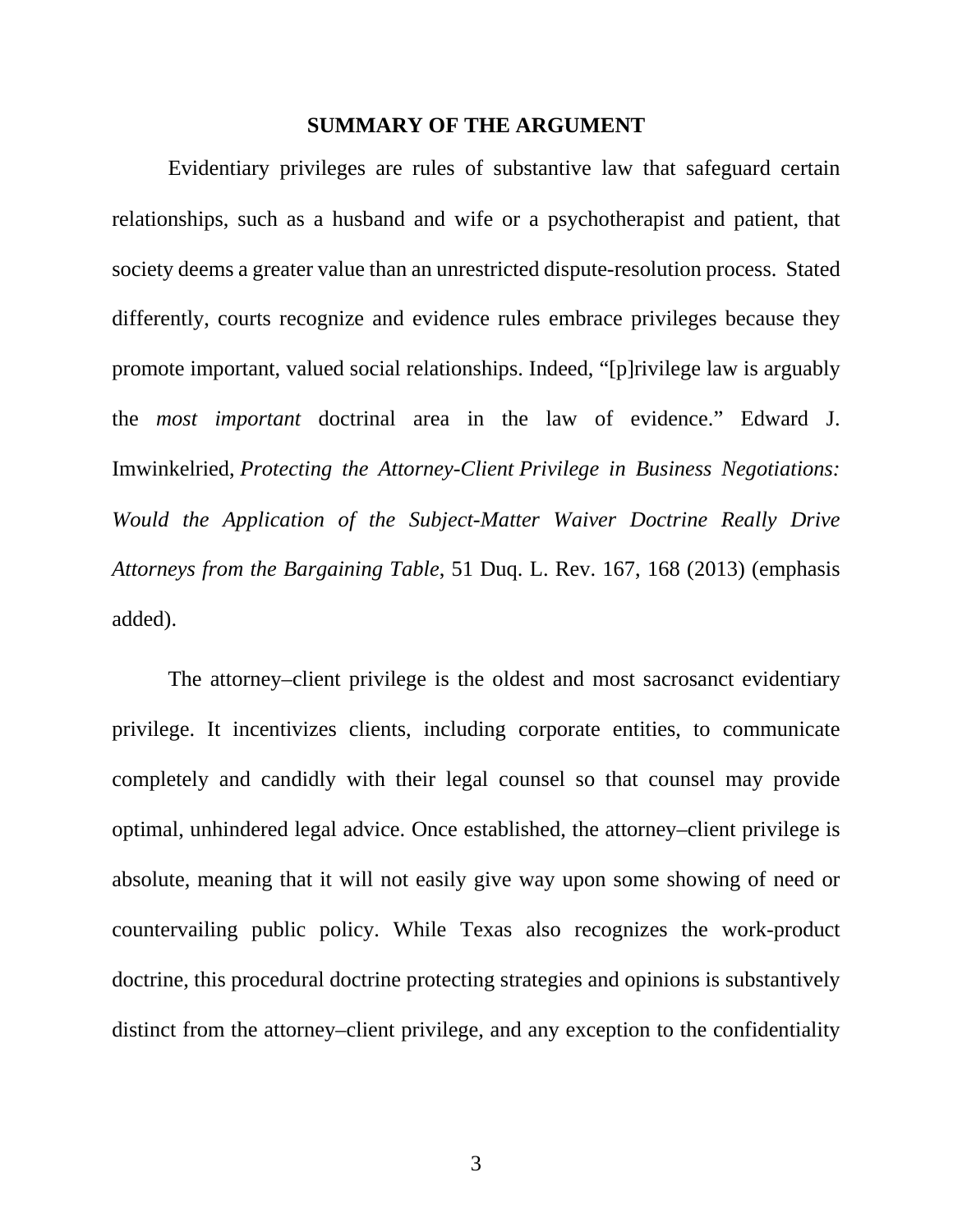<span id="page-11-3"></span>of an attorney's work product, such as in Texas Rule of Civil Procedure 192.5(c)(1), has no effect on the attorney's *communications* with his or her client representatives.

<span id="page-11-4"></span>Texas Rule of Evidence 503(d) recognizes four limited exceptions to the attorney–client privilege. This Court should uphold the sanctity and purposes of the attorney–client privilege by rejecting the City's call for a new exception. The City's basis for seeking a new exception—for materials received or reviewed by an employee-expert—does not outweigh the strong, immutable policy rationale supporting Texas's attorney–client privilege.

#### <span id="page-11-2"></span><span id="page-11-0"></span>**ARGUMENT**

## **I. This Court Must Promote the Policies Underlying the Attorney–Client Privilege.**

## **a. The attorney–client privilege is essential to the observance of law and administration of justice.**

<span id="page-11-1"></span>The attorney–client privilege "has been a cornerstone of our legal system for nearly 500 years," grounded in the notion that clients must feel they can speak freely with their attorneys in order to provide adequate legal representation. *Paxton v. City of Dallas*, 509 S.W.3d 247, 261 (Tex. 2017) (citing 8 John H. Wigmore, Evidence § 2290 (McNaughton rev. 1961)). Recognized as the "oldest of the privileges for confidential communications known to the common law[,]" the privilege's main purpose is to encourage "full and frank" communication between attorneys and clients. *See Upjohn Co. v. United States*, 449 U.S. 383, 389 (1981) (*citing* 8 John H.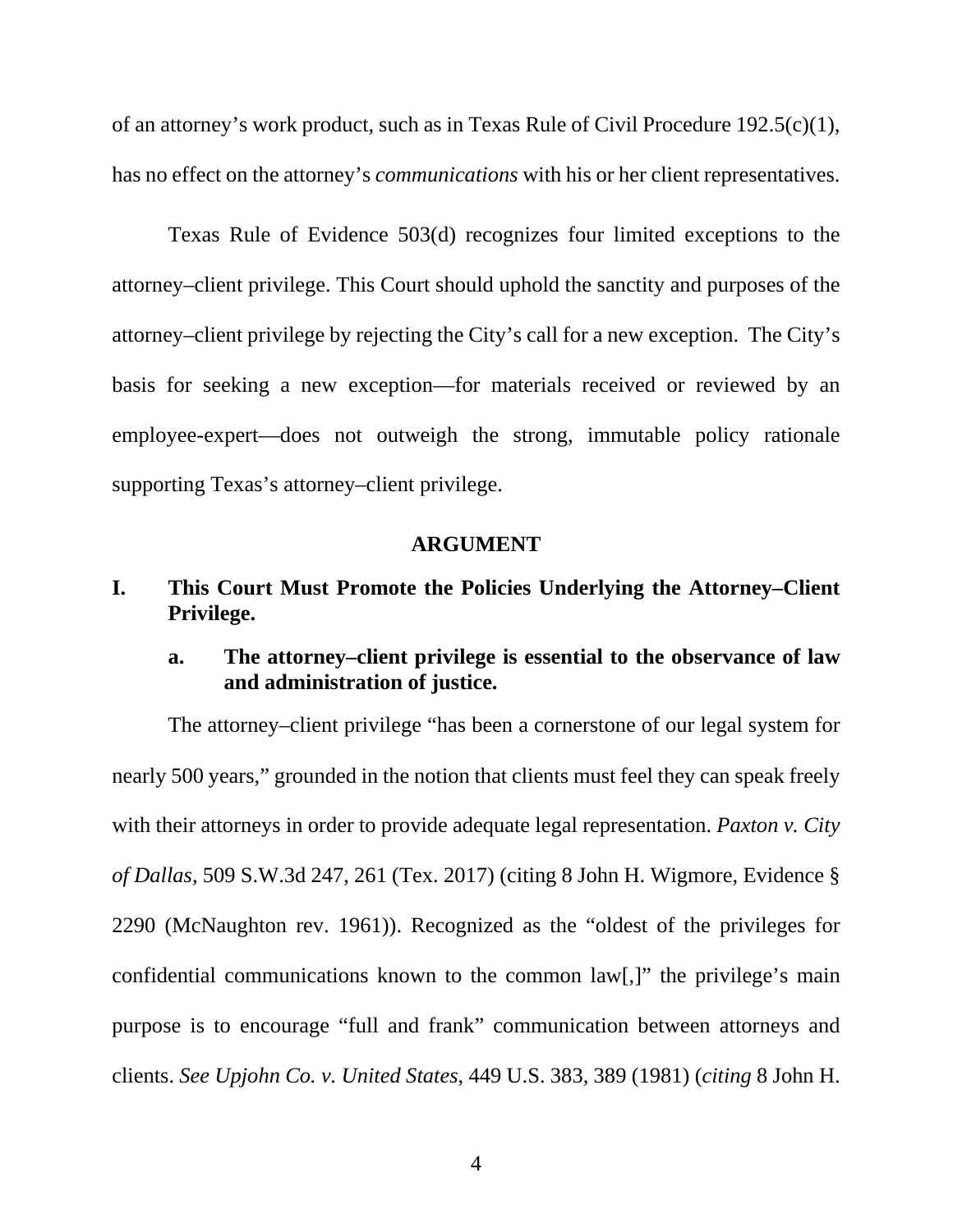Wigmore, Evidence § 2290 (McNaughten rev. 1961)). Such open communication is necessary to serve "broader public interests in the observance of law and administration of justice." *Id*. In particular, a lawyer cannot provide sound legal advice or advocacy if the client is deterred from fully informing the lawyer of the matter. *Id*.

<span id="page-12-1"></span>The need for full and frank communication is a primary element of the attorney–client relationship, and the desire to promote the free flow of communication between attorney and client has endured throughout the centuries. *See Hunt v. Blackburn*, 128 U.S. 464, 470 (1888) (stating that the privilege "is founded upon the necessity, in the interest and administration of justice, of the aid of persons having knowledge of the law and skilled in its practice, which assistance can only be safely and readily availed of when free from the consequences or the apprehension of disclosure"); *Fisher v. United States*, 425 U.S. 391, 403 (1976) (recognizing that the privilege "encourage[s] clients to make full disclosure to their attorneys"); *Trammel v. United States*, 445 U.S. 40, 51 (1980) (noting that the privilege "rests on the need for the advocate and counselor to know all that relates to the client's reasons for seeking representation if the professional mission is to be carried out").

<span id="page-12-3"></span><span id="page-12-2"></span><span id="page-12-0"></span>The Supreme Court of Texas has long recognized and reinforced the importance of the attorney–client privilege. *Paxton*, 509 S.W.3d at 259. In *Paxton*,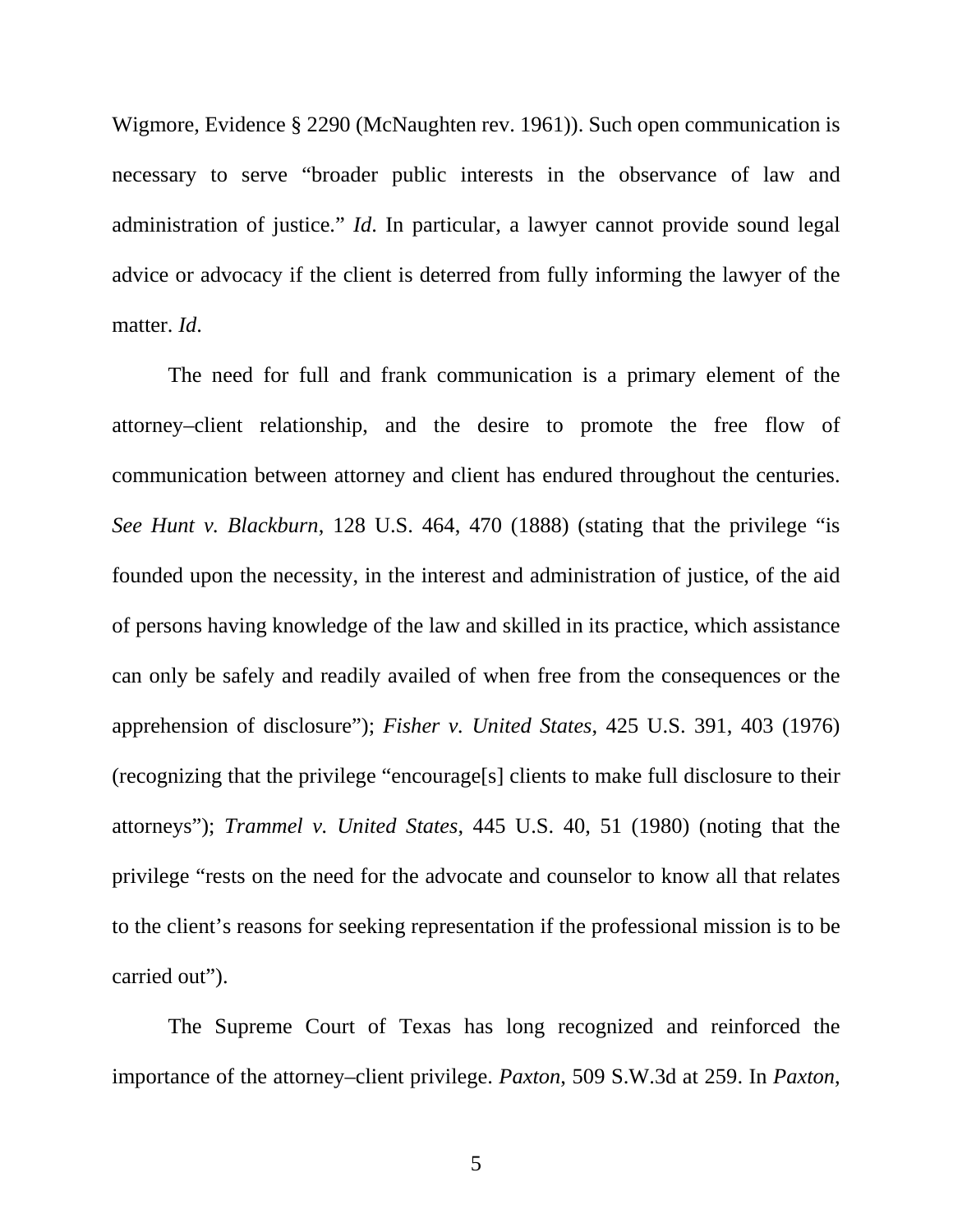<span id="page-13-0"></span>this Court recognized that the attorney–client privilege is "the most sacred of all legally recognized privileges" and "its preservation is essential to the just and orderly operation of our legal system." *Id.* (quoting *United States v. Bauer*, 132 F.3d 504, 510 (9th Cir. 1997)). This Court stated the interests protected by the promise of confidentiality are "quintessentially imperative," and safeguarding the privilege is necessary because once information is disclosed, "[t]he bell cannot be unrung." *Id*. at 261.

The attorney–client privilege applies with equal strength to corporate clients. *See Upjohn*, 449 U.S. at 394–95. The privilege creates a reciprocal exchange of communication in which clients are able to give the attorney information, and in return, the attorney gives the client professional advice. *Id*. at 390. With corporate clients, the information given to the attorney can come from a variety of different sources. *Id.* at 391–92. In *Upjohn*, the Court rejected a test which held that the attorney–client privilege only applied if the employee making the communication could effectuate action in relation to the advice given. *Id*. at 392–93. The Supreme Court held that the proposed test overlooked the fact that the privilege "exists to protect not only the giving of professional advice to those who can act on it but also the giving of information to the lawyer to enable him to give sound and informed advice." *Id*. at 390. The Supreme Court found that the lower court's test "frustrates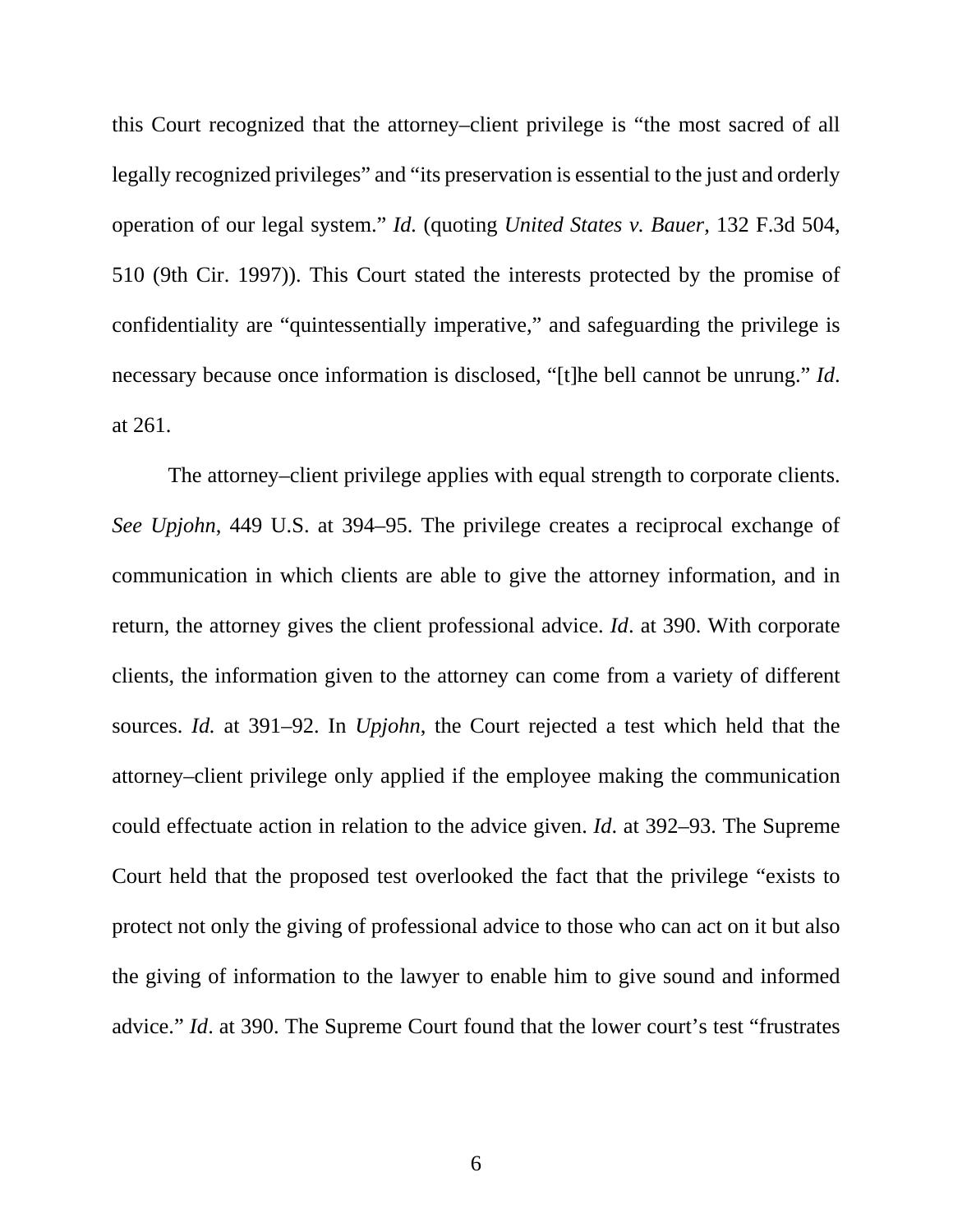the very purpose of the privilege" by discouraging communication between corporate employees and the attorney. *Id*. at 392.

<span id="page-14-0"></span>Texas courts also recognize the importance of the attorney–client privilege for corporate clients. "The Corporation is a separate entity and should not lose its valuable legal rights because it can only act through its employees." *In re Mktg. Inv'rs Corp*., 80 S.W.3d 44, 50 (Tex. App.–Dallas 1998) (orig. proceeding). Corporate clients are not excluded from the attorney–client privilege based solely on their status as a corporation; instead, the overarching goal of obtaining full and frank communication applies equally to corporate and individual clients.

<span id="page-14-3"></span><span id="page-14-2"></span><span id="page-14-1"></span>In addition to the common law attorney–client privilege, Texas has codified the privilege through its rules of evidence. Tex. R. Evid. 503. "The common law and now our rules of evidence acknowledge the benefit provided by the attorney– client privilege." *Republic Ins. Co. v. Davis*, 856 S.W.2d 158, 163 (Tex. 1993); *see also West v. Solito*, 563 S.W.2d 240, 245–46 (Tex. 1978). Rule 503 explicitly acknowledges that a "client" is "a person, public officer, or corporation, association, or other organization or entity  $\ldots$ ." Tex. R. Evid. 503(a)(1). Under Texas law, corporate clients are afforded the protection of the attorney–client privilege.

### <span id="page-14-4"></span>**b. The Attorney–Privilege and the Work-Product Doctrine are Separate and Distinct.**

While overlapping in some respects, there are important distinctions between the attorney–client privilege and the work-product doctrine. An evidentiary privilege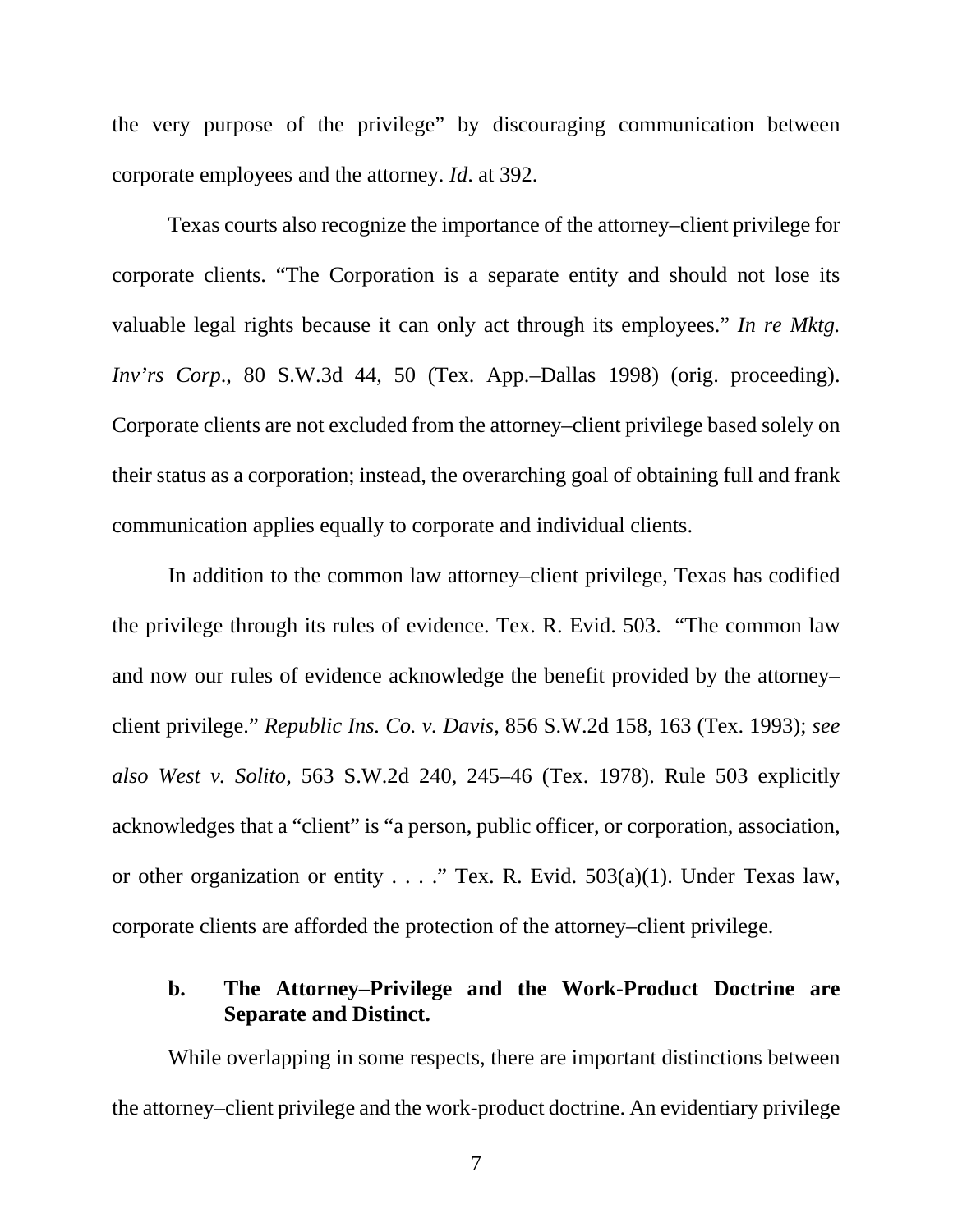<span id="page-15-3"></span>such as the attorney–client privilege is a substantive rule of law that safeguards the sanctity of certain relationships that society wants to protect and encourage, such as frank, candid, and confidential discussions between a lawyer and her client, a husband and his wife, a priest and his penitent, and a psychotherapist and her patient. *See Developments in the Law—Privileged Communications*, 98 Harv. L. Rev. 1450, 1473 (1985). Once established and absent waiver, these privileges are absolute subject to highly specific and limited exceptions such as the crime-fraud exception or a child-abuse exception.

<span id="page-15-2"></span>The work-product doctrine, on the other hand, is a procedural doctrine that broadly protects a party or lawyer's opinions, legal strategies, and the like. *United States v. Nobles*, 422 U.S. 225, 237–38 (1975). It is a qualified doctrine that an adversary may overcome upon a proper showing of need. *Upjohn*, 449 U.S. at 400. While lawyers and courts sometimes conflate these legal maxims and label the workproduct doctrine as a "privilege," *Pope v. State*, 207 S.W.3d 352, 357 (Tex. Crim. App. 2006) (stating that the "scope of the attorney work-product doctrine is sometimes confused with that of the attorney–client privilege"), $\frac{1}{1}$  $\frac{1}{1}$  $\frac{1}{1}$  it is inaccurate to

<span id="page-15-5"></span><span id="page-15-4"></span><span id="page-15-1"></span><span id="page-15-0"></span><sup>&</sup>lt;sup>1</sup> Texas Rule of Civil Procedure 192.5(d), titled "Work Product," provides that "an assertion that material or information is work product is an assertion of privilege." The "privilege" moniker, however, is limited to the "purposes of these rules" and does not alter the substantive distinction between an evidentiary privilege and the work-product doctrine. *See Pope*, 207 S.W.3d at 357 (stating that the work-product doctrine is "not a true evidentiary privilege"); *see also Hickman v. Taylor*, 329 U.S.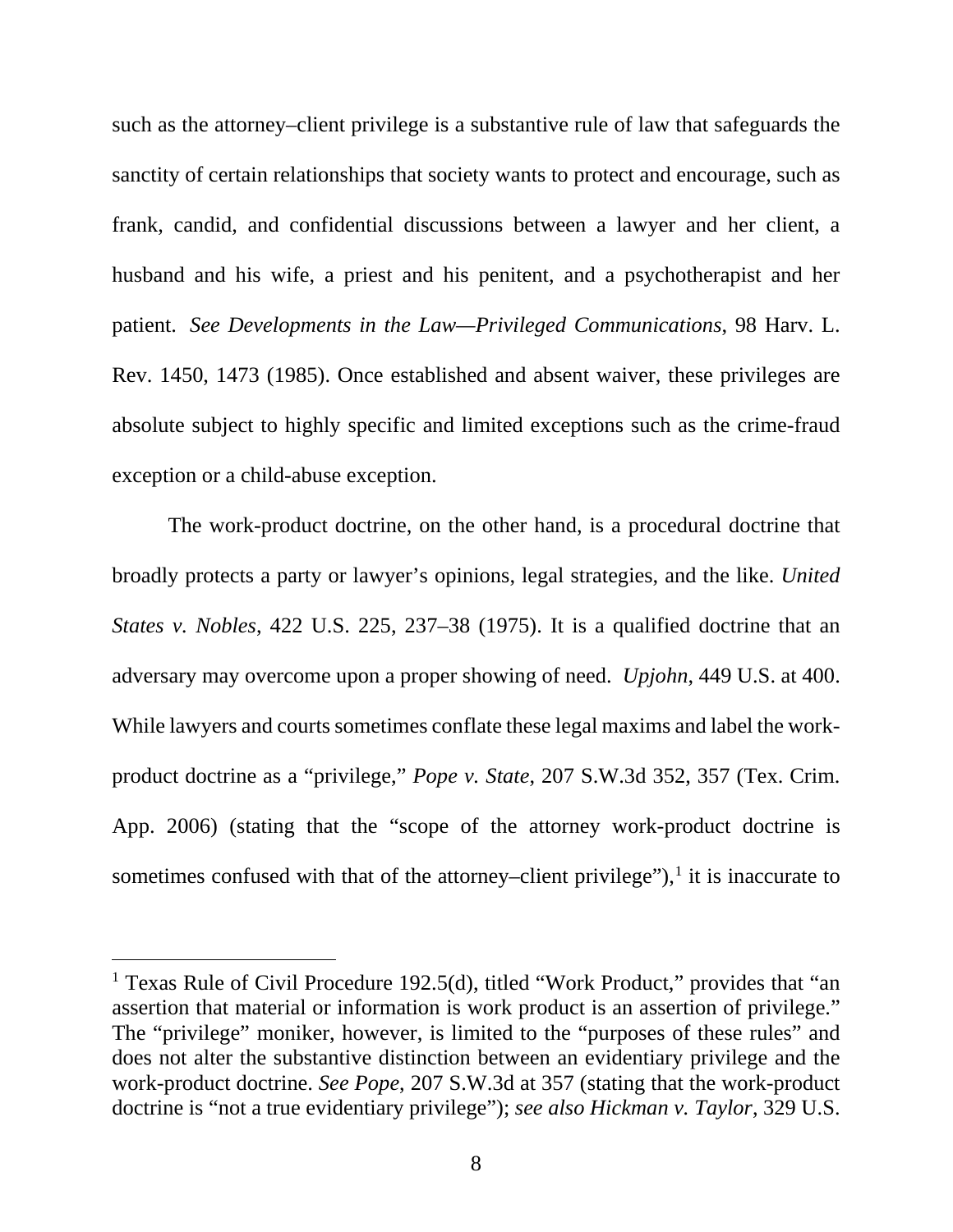do so and leads to confusing and unintended consequences. In short, there is no "false distinction" between the work-product doctrine and the attorney–client privilege because they promote different public-policy goals.

## <span id="page-16-2"></span>**c. The Texas Rules Only Require Production of Work Product Shared With Expert Witnesses.**

<span id="page-16-3"></span>The Texas Rules of Civil Procedure only require disclosure of an attorney's work product if provided to a testifying expert, but do not create an exception for material protected by the attorney–client privilege. Specifically, Rule 192.5 protects as work product "material prepared or mental impressions developed in anticipation of litigation or for trial" as well as communications "made in anticipation of litigation or for trial between a party and the party's representatives . . . including the party's attorneys  $\dots$  " Tex. R. Civ. P. 192.5(1)–(2). However, Rule 192.5 also creates an exception from this work product doctrine for "information discoverable under Rule 192.3." Tex. R. Civ. P. 192.5(c)(1). Such information includes documents, reports, or other documentary items reviewed or prepared by an expert in preparation for the expert's testimony at trial as well as "the expert's mental impressions and opinions" made in connection with the case. Tex. R. Civ. P. 192.3(e). Notably, this exception is limited to work-product materials only. It does

<span id="page-16-4"></span><span id="page-16-1"></span><span id="page-16-0"></span> $\overline{a}$ 

<sup>495, 508 (1947) (</sup>delineating clear distinction between the attorney–client privilege and the work product doctrine).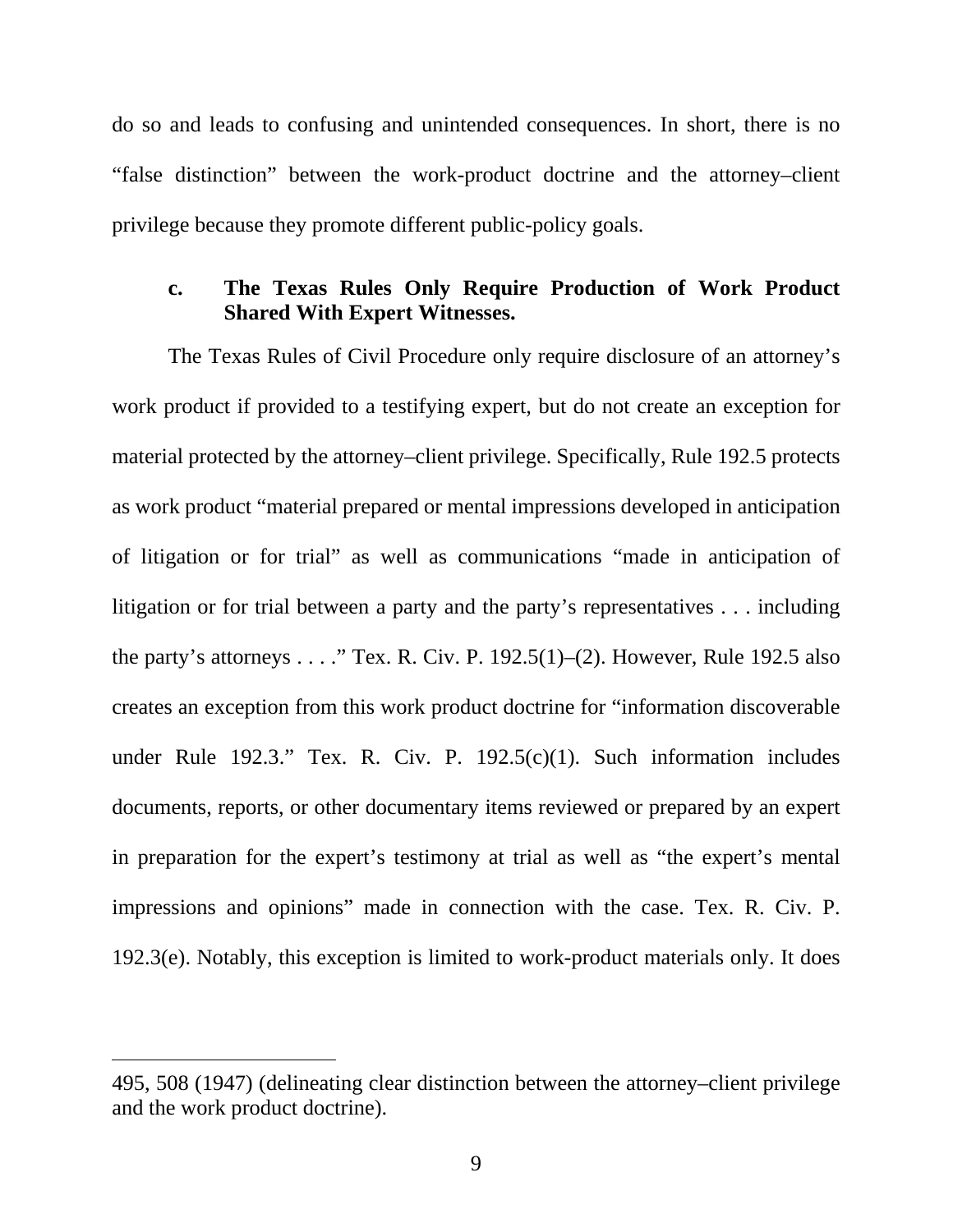not include materials protected by the attorney–client privilege, including communications between a party's attorney and its expert witnesses.

<span id="page-17-4"></span><span id="page-17-0"></span>Texas's Rules of Evidence, as interpreted by its courts, control the scope of and exceptions to the attorney–client privilege. *See* Tex. R. Evid. 503(b)(1), 503(d). Texas's civil-procedure rules do not abrogate or override evidence rules in general or the attorney–client privilege in particular. Rule 192.3(a) establishes the general scope of discovery, and expressly permits the discovery of any matter "that is *not privileged* and is relevant to the subject matter of the pending action[.]" Tex. R. Civ. P. 192.3(a) (emphasis added). Rule 192.3(e) establishes the scope of information discoverable about testifying experts, but must be read in conjunction with 192.3(a) which protects privileged material from disclosure. Rule 192.3(e) does not create a stand-alone exception to the attorney–client privilege.

<span id="page-17-5"></span><span id="page-17-3"></span><span id="page-17-2"></span><span id="page-17-1"></span>Rule 194.5 provides an exception to work-product protection, but does not provide an exception to the attorney–client privilege. Comment 1 specifically provides that a party "may assert any applicable privileges other than work product . . . ." Tex. R. Civ. P. 194, cmt. 1. These rules establish the scope of expert discovery and create an exception for work product, but neither creates an exception to the attorney–client privilege. Texas's evidence rules contain the only privilege exceptions, *see* Rule of Evidence 503(d), and this Court should not adopt an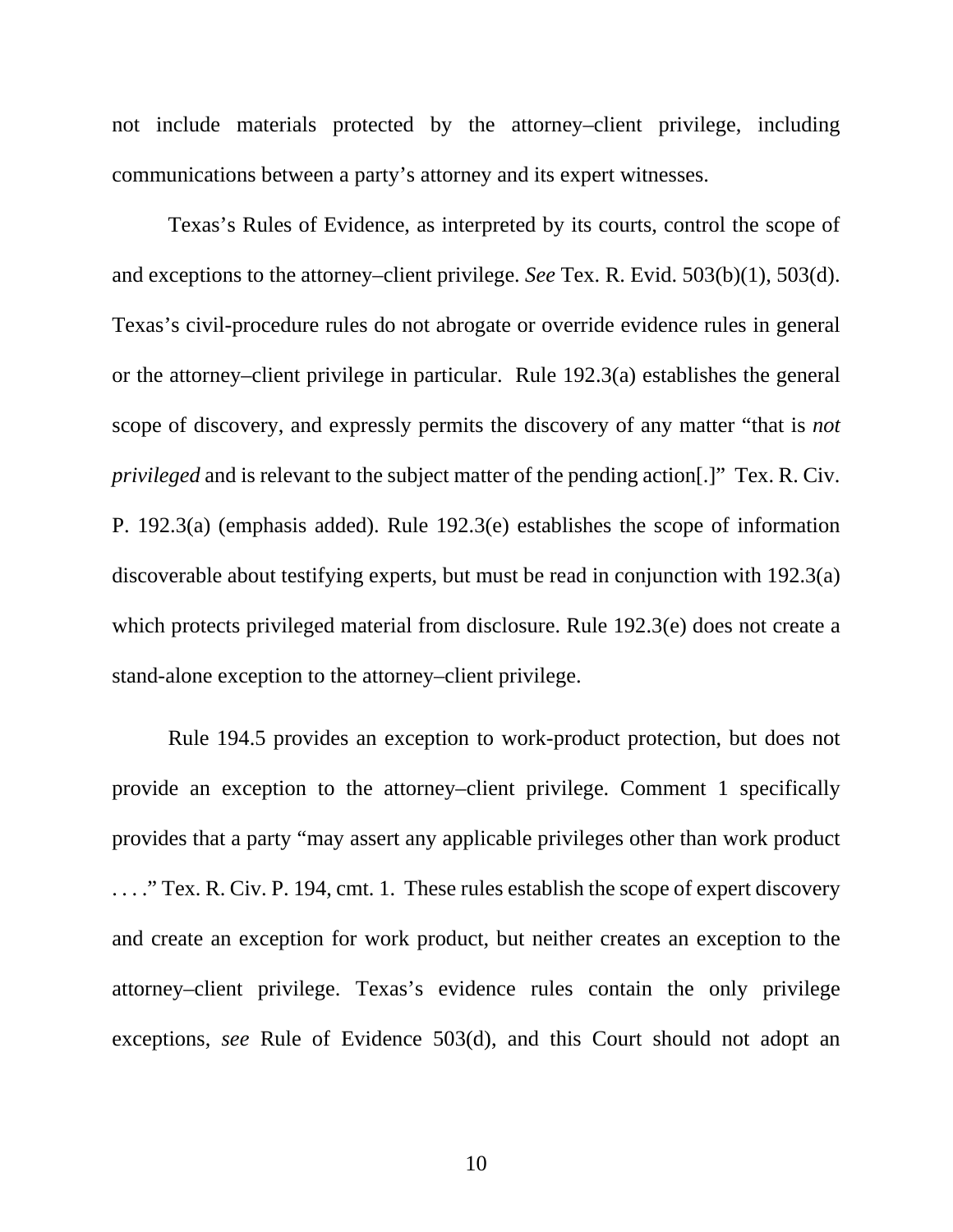additional exception by implication through a strained reading of these civilprocedure rules.

## **II. Exceptions to the Attorney–Client Privilege are not Created Lightly, and no Exception is Warranted Here.**

#### <span id="page-18-1"></span>**a. Texas rejects blanket waiver of the attorney–client privilege.**

While the City frames its quest for privileged communications as one of waiver, it actually seeks a blanket *exception* to the privilege. Texas Rule of Evidence 511 recognizes that a party can expressly waive the attorney–client privilege by voluntarily disclosing or consenting to the disclosure of a significant part of the privileged matter. Tex. R. Evid. 511(a). A party may also waive the attorney–client privilege by putting the privileged material at issue. *Republic Ins. Co.*, 856 S.W.2d at 163.

<span id="page-18-2"></span><span id="page-18-0"></span>The Texas Supreme Court has adopted a narrow three-part test to determine when a party waives the privilege by using it offensively. The party asserting the privilege must be seeking affirmative relief and disclosure of the confidential communication must be the only way the opposing party can obtain the evidence. *Id*. Finally, "[t]he confidential communication must go to the very heart of the affirmative relief sought." *Id.* Relevance is not sufficient—the privileged communication must be "outcome determinative." *Id.* Even when a party puts privileged communications at issue, Texas has not adopted a blanket waiver doctrine for the attorney–client privilege. The party seeking disclosure must satisfy the three-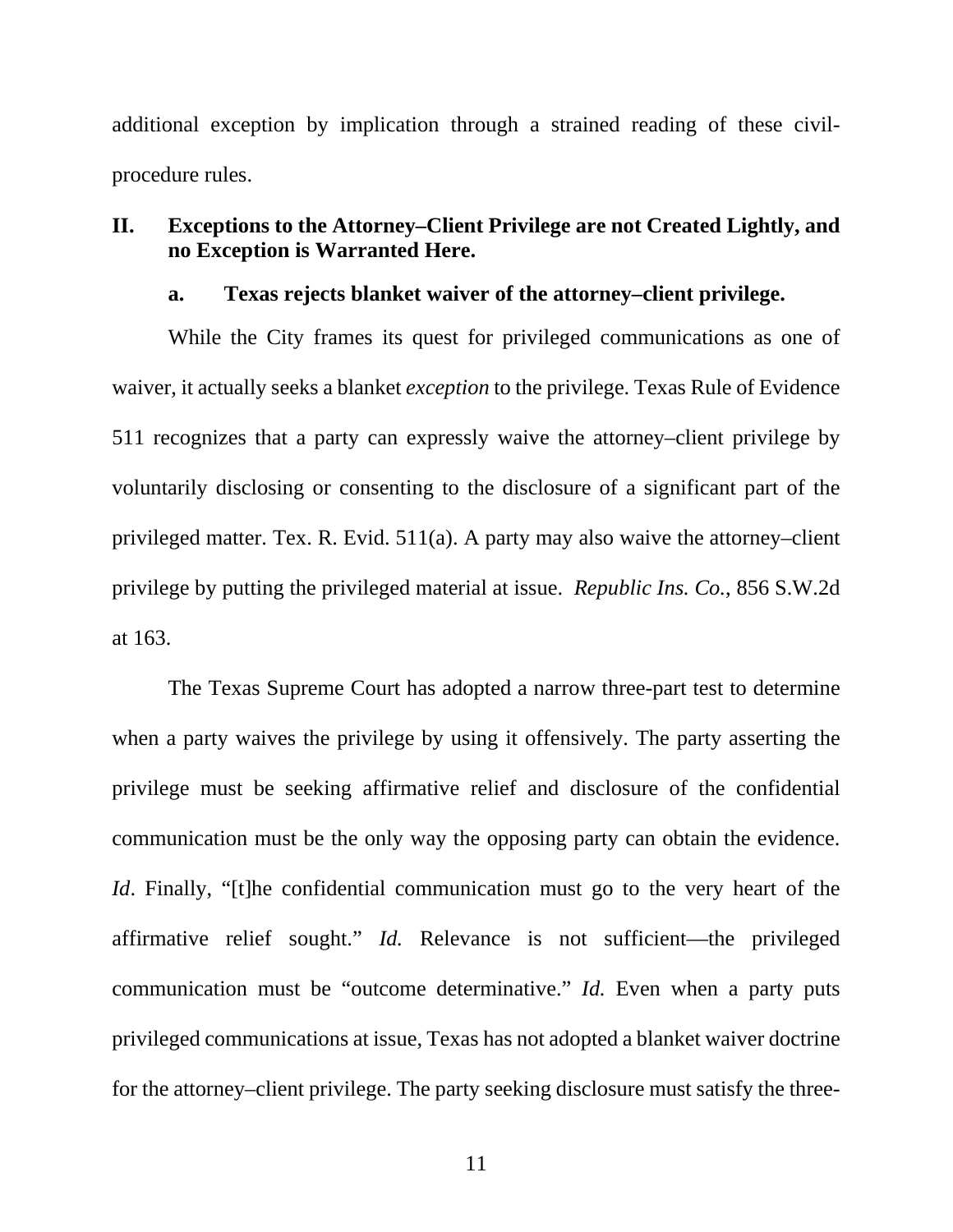factor test. Texas has already rejected the argument that the attorney–client privilege is always waived when a party seeks to use privileged information proactively. *Id.* ("Privileges, however, represent society's desire to protect certain relationships, and an offensive use of waiver of a privilege should not be found lightly.") The City's blanket waiver argument should be rejected.

#### <span id="page-19-3"></span><span id="page-19-2"></span><span id="page-19-1"></span>**b. Exceptions to the attorney–client privilege are not created lightly.**

<span id="page-19-0"></span>Exceptions to the attorney–client privilege are not created lightly. Although courts recognize the importance the attorney–client privilege plays in ensuring full and fair communication between attorney and client, courts also recognize that all privileges necessarily conflict with the principle that the public has a right to hear all of the evidence presented by both parties. *Trammel v. United States*, 445 U.S. 40, 50 (1980). Courts have wrestled with these two competing doctrines and restrictively recognized privilege exceptions when the reason for that protection— "the centrality of open client and attorney communication to the proper functioning of our adversary system of justice"—ceases to exist. *United States v. Zolin*, 491 U.S. 554, 562–63 (1989); *see Trammel*, 445 U.S. at 50 (noting that privileges should apply when a "public good transcend[s] the normally predominant principle of utilizing all rational means for ascertaining truth") (quoting *Elkins v. United States*, 364 U.S. 206, 234 (1960) (Frankfurter, J., dissenting)); *Fisher v. U.S.*, 425 U.S. 391, 403 (1976) ("[S]ince the privilege has the effect of withholding relevant information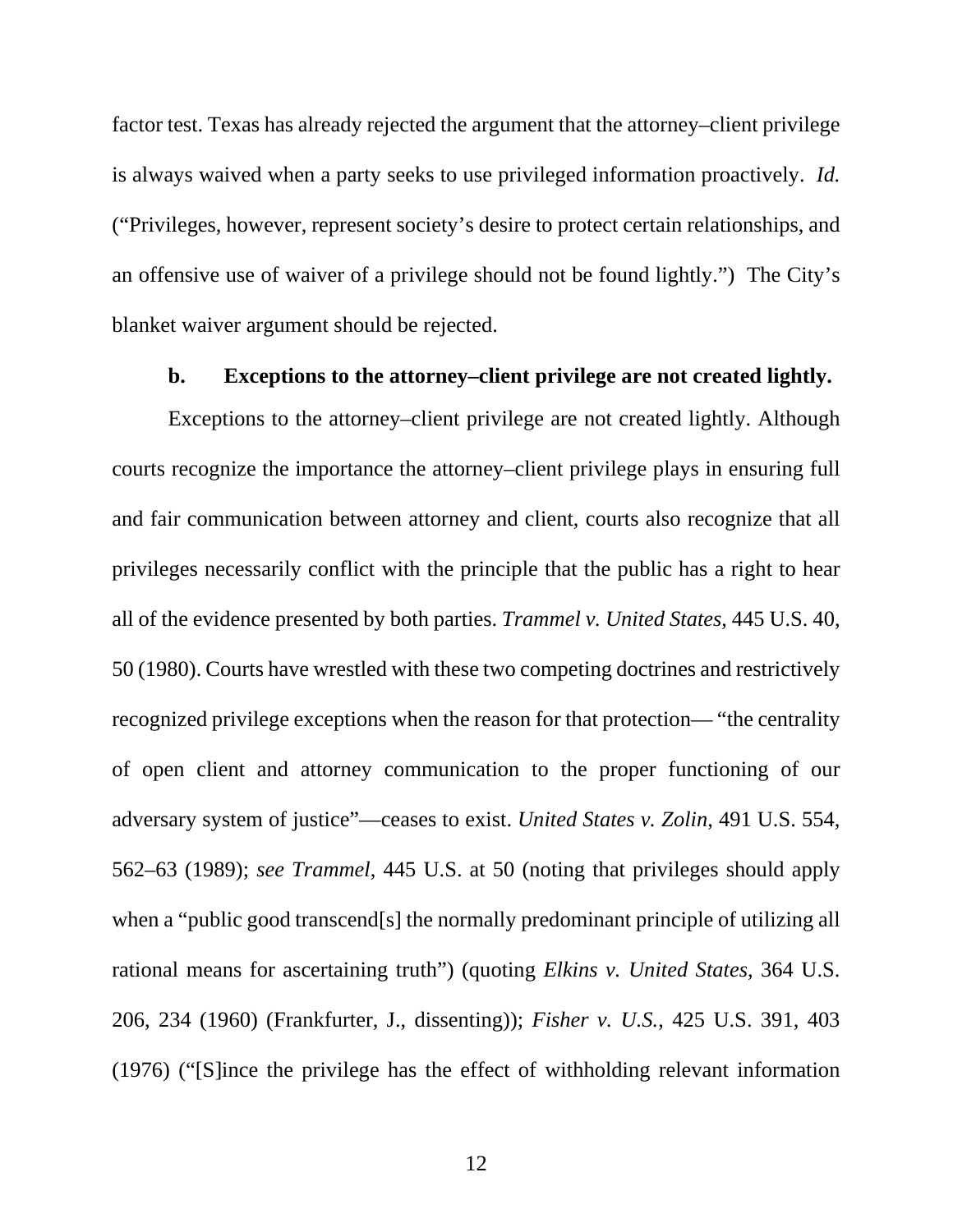from the fact-finder, it applies only where necessary to achieve its purpose."). The City's argument of "full disclosure" for employee–experts is simply insufficient to create such a broad, sweeping exception to the attorney–client privilege.

<span id="page-20-0"></span>A review of recognized exceptions, most notably the crime–fraud exception, reinforces this conclusion. The exception applies if a client communicates with his or her attorney with the intention of committing or covering up a crime or fraud obviously an important public-policy goal. *Clark v. U.S*., 289 U.S. 1, 15 (1933). But even the crime–fraud exception has its limits, highlighting courts' hesitancy to deconstruct the attorney–client privilege. For example, the exception applies only when the client seeks advice for future wrongdoing, not advice concerning past bad acts. *See Zolin*, 491 U.S. at 562–63 (citing 8 John H. Wigmore, Evidence § 2298 (McNaughton rev. 1961)).

<span id="page-20-1"></span>Courts limit the crime–fraud exception through a balancing of competing rationales, much as they do when determining the scope of the attorney–client privilege. The purpose of the crime–fraud exception is to prevent a client from using the attorney's skill and expertise for the commission of a crime. *Id.* at 536 (quoting *O'Rourke v. Darbishire*, [1920] AC 581, 604 (PC)). The adversarial system of justice does not benefit from keeping criminal or fraudulent communications secret, and as such, the attorney–client privilege gives way to a disclosure of the communication. On the other hand, the notion that clients must feel free to openly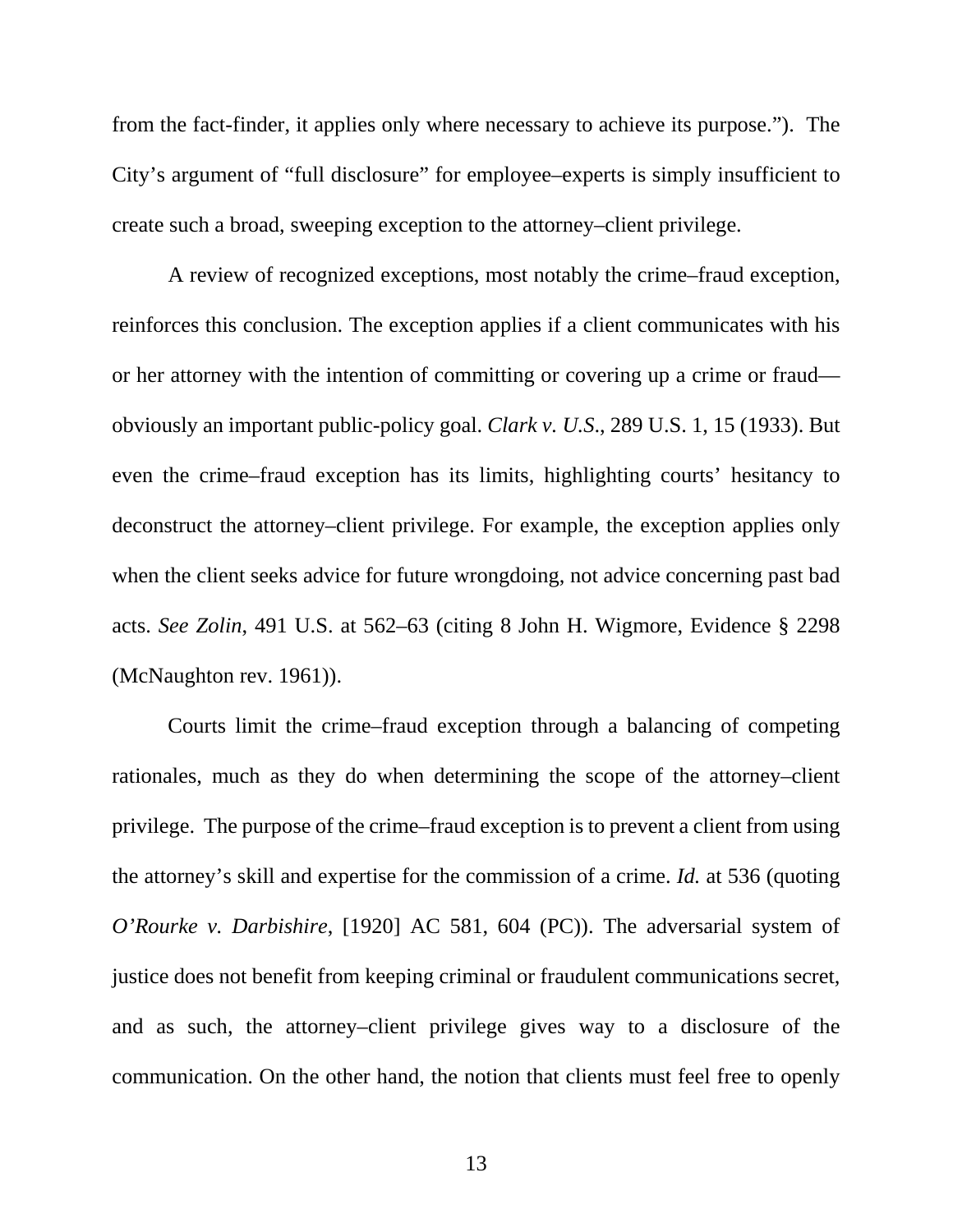discuss *past* wrongdoing with their attorneys fits squarely within the rationale of the attorney–client privilege. If the client knew that the government or adverse parties could obtain his admission from the attorney, "the client would be reluctant to confide in his lawyer and it would be difficult to obtain fully informed legal advice." *Fisher*, 425 U.S. at 403. Thus, the exception extends only as far as it must, careful not to encroach upon communications that courts must protect to achieve the privilege's purpose.

<span id="page-21-1"></span><span id="page-21-0"></span>In balancing these competing interests, courts have routinely rejected parties' attempts to create additional exceptions to the attorney–client privilege. In *Swidler & Berlin v. United States*, 524 U.S. 399 (1998), an attorney took notes while meeting with a client, who later committed suicide. *Id.* at 401–02. The government sought production of the notes in conjunction with a criminal investigation, which the attorney refused, asserting the attorney–client privilege. *Id.* The Court of Appeals held that the privilege did not protect the attorney's notes under a "posthumous exception," reasoning that "the risk of posthumous revelation, when confined to the criminal context, would have little to no chilling effect on client communication." *Id.* at 402.

The United States Supreme Court reversed, holding that the policy supporting the attorney–client privilege outweighs any need for a posthumous exception, rejecting several of the government's arguments in support of the creation of an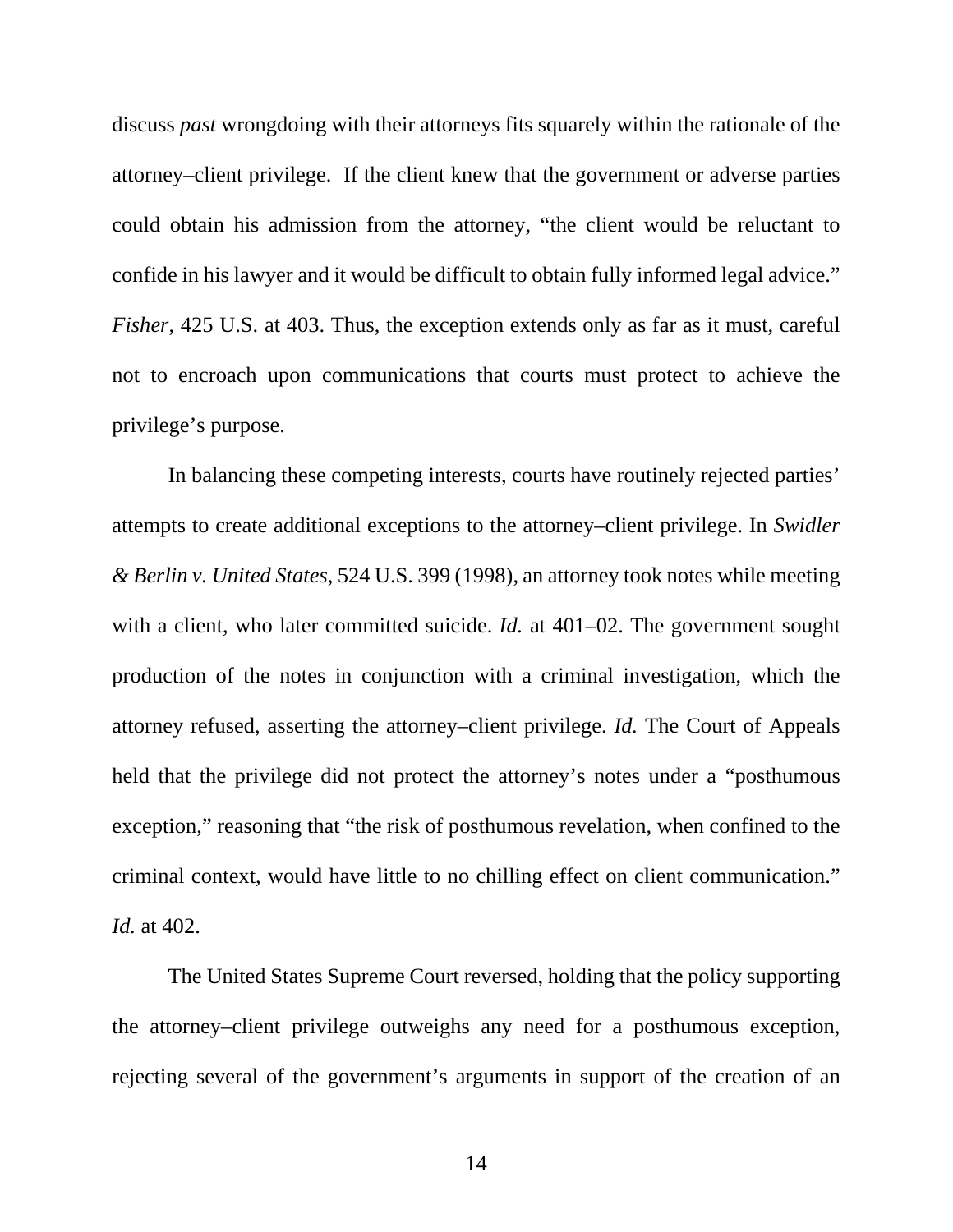<span id="page-22-0"></span>exception. *Id.* at 405–411. The lower appellate court based its posthumous exception on the need for settling estates and furthering the client's intent. *Id.* at 406. But the Supreme Court held that the policy rationale behind the attorney–client privilege was simply too strong to support the creation of a posthumous exception. *Id.* at 407.

The Court also refused to distinguish the application of the proposed exception in civil versus criminal contexts, noting that clients may not know the civil or criminal implications of their disclosures. *Id.* at 408–09. Allowing an exception to exist only in criminal cases under certain circumstances would require an *ex post* balancing of interests, placing the privilege's application on uncertain grounds. *Id.* at 409. The Court also explicitly rejected the argument that there was no harm in "one more exception," stating that such a "rationale could contribute to the general erosion of the privilege, without reference to common-law principles or 'reason and experience.'" *Id.* at 409–10. Ultimately, the Court held that narrowing the centuriesold privilege was inconsistent with the weight of prior case law, and rejected the government's attempt to create a new exception to the attorney–client privilege. *Id.*

Here, as in *Swidler*, the policy rationales supporting discovery of materials received or reviewed by employee–experts do not outweigh, and certainly do not support, derogation of the attorney–client privilege. The City argues not for the full disclosure of facts and information, but for "*specific* documents that TWIA has admitted exist . . . ." City Reply Brief at 7. The City's alleged need for "full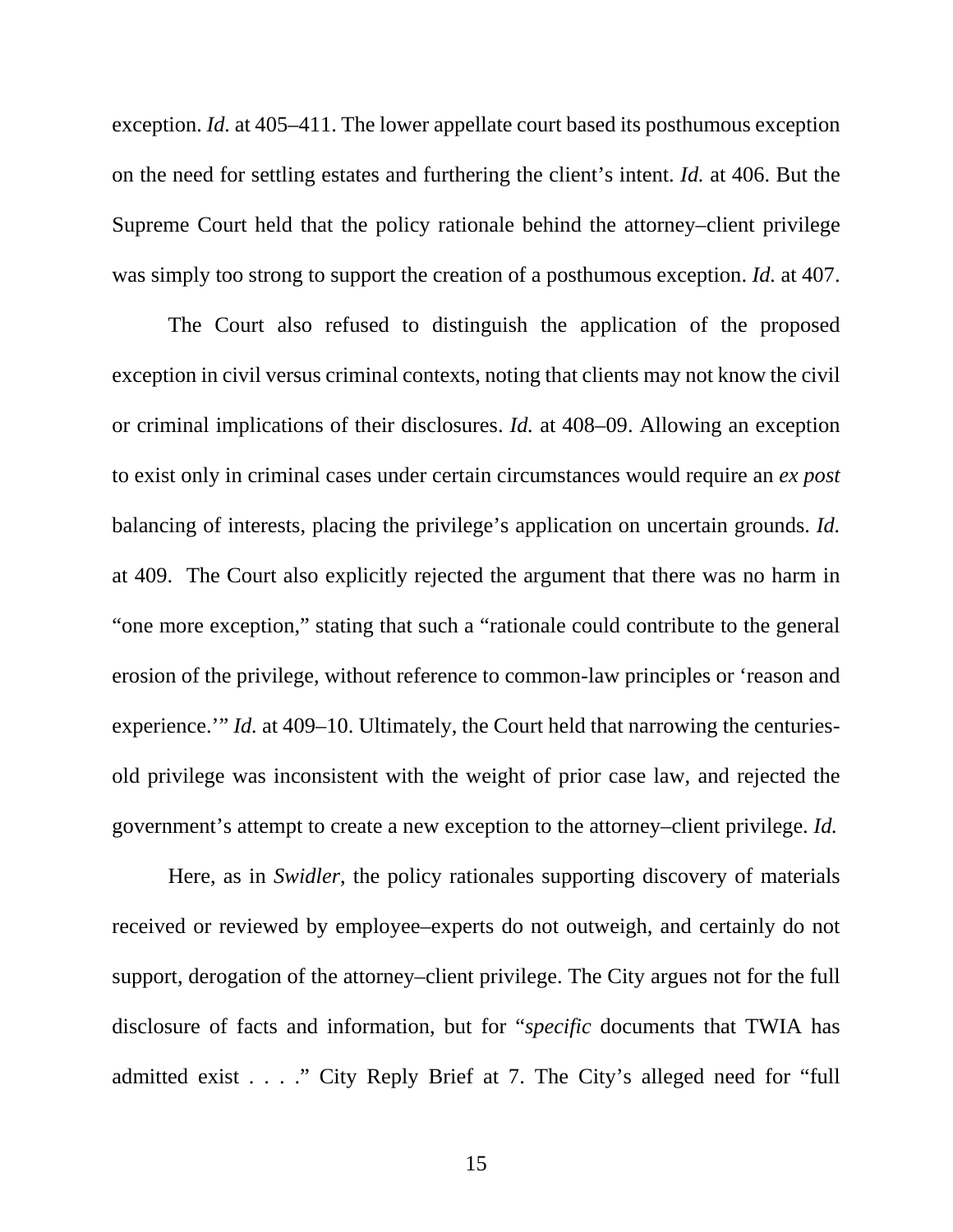disclosure" of admittedly privileged communications between a lawyer and his employee–expert succumbs to the underlying principle of the attorney–client privilege.

A similar argument was made for the disclosure of documents in *Upjohn*, and the proponent cited comparable fears that a failure to disclose would create a "zone of silence." *Upjohn*, 449 U.S. at 395; *cf* City Reply Brief at 7 (stating that the jury is not given "everything it needs in order to critically evaluate the expert's testimony. More fulsome disclosure is needed."). The Supreme Court dismissed this reasoning, holding that when employees of a corporation talk to corporate counsel in order to secure legal advice, application of the attorney–client privilege to such communications puts the adverse party in no worse position than if the communications had never taken place. *Upjohn*, 449 U.S. at 395.

Although the facts from *Upjohn* are distinguishable from the present case, the rationale applies: There can be no fear of a "zone of silence" regarding the facts upon which an expert relies, because as the *Upjohn* Court stated, "the protection of the privilege extends only to *communications* and not to facts." *Id.* at 395 (quoting *Philadelphia v. Westinghouse Elec. Corp.*, 205 F. Supp. 830, 831 (E.D. Penn. 1962)). The Court noted that discovery was not intended as a tool of convenience, and even so, "such considerations of convenience do not overcome the policies served by the attorney–client privilege." *Id.* at 396. Similarly, the City's argument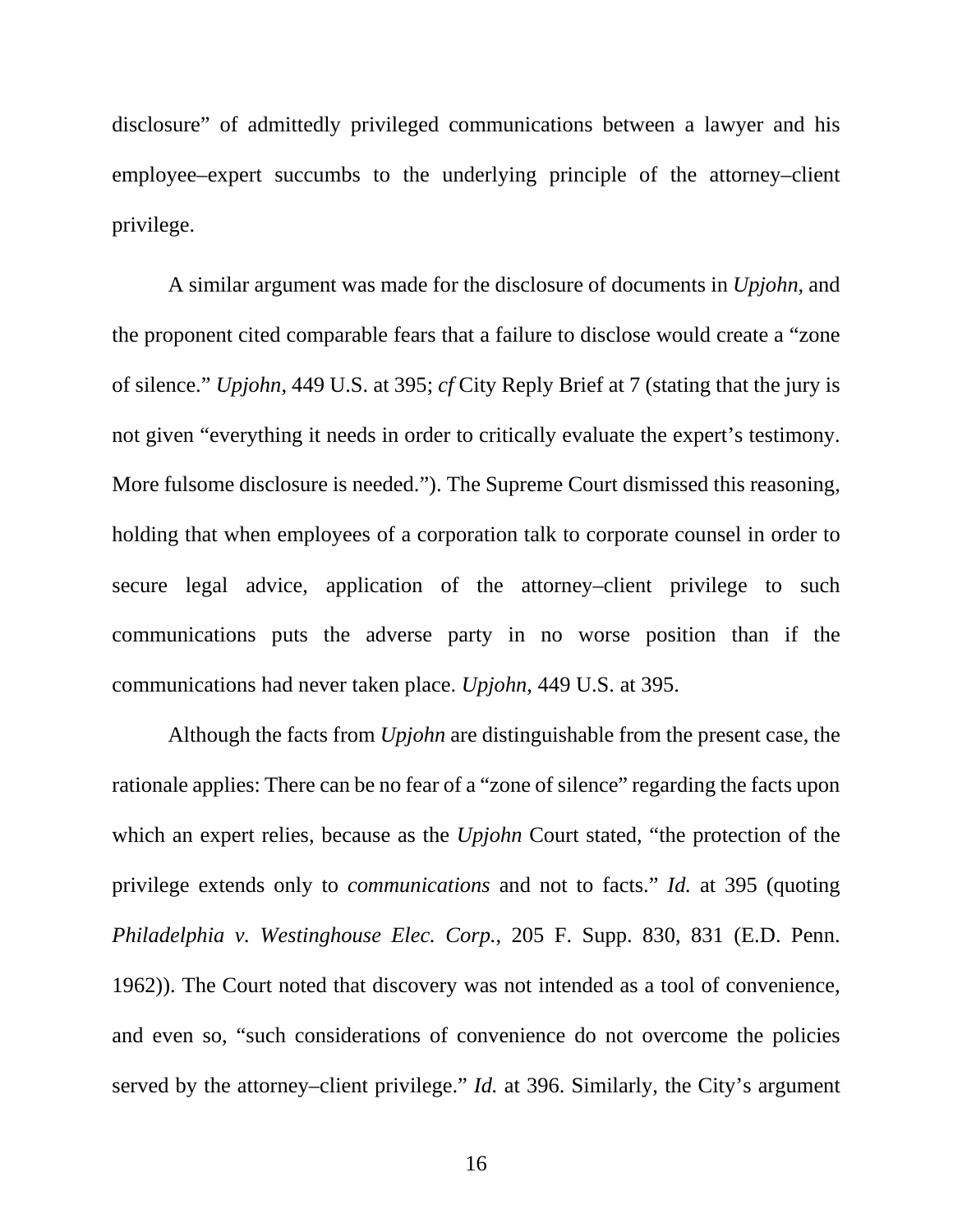that transparency, convenience, and need warrant an exception cannot overcome the fundamental protections afforded by the attorney–client privilege.

## **c. A new exception to the attorney–client privilege would produce unintended adverse consequences for both corporations and courts.**

Other policy considerations weigh in favor of rejecting the City's proposed exception. The creation of a new exception to the attorney–client privilege would have significant consequences for both corporations and courts. Creating an "employee–expert exception" would force corporate entities to choose between retaining outside experts at a greater expense and relying on internal employee– experts who may be the most knowledgeable on the subject matter at issue.

For example, in a products-liability action, the internal company engineer who designed the product would likely be the most knowledgeable person regarding the product's design and the most appropriate expert witness for the corporation. If an employee–expert exception applied, however, privileged communications between the entity's lawyer and the internal employee–expert would become a source of discoverable evidence. Consider also the problem faced by a corporation sued for a defective product designed many years ago where there are no remaining employees from the time of the design. The most practical and cost-effective solution is likely to have a current employee become an expert on the product design, but this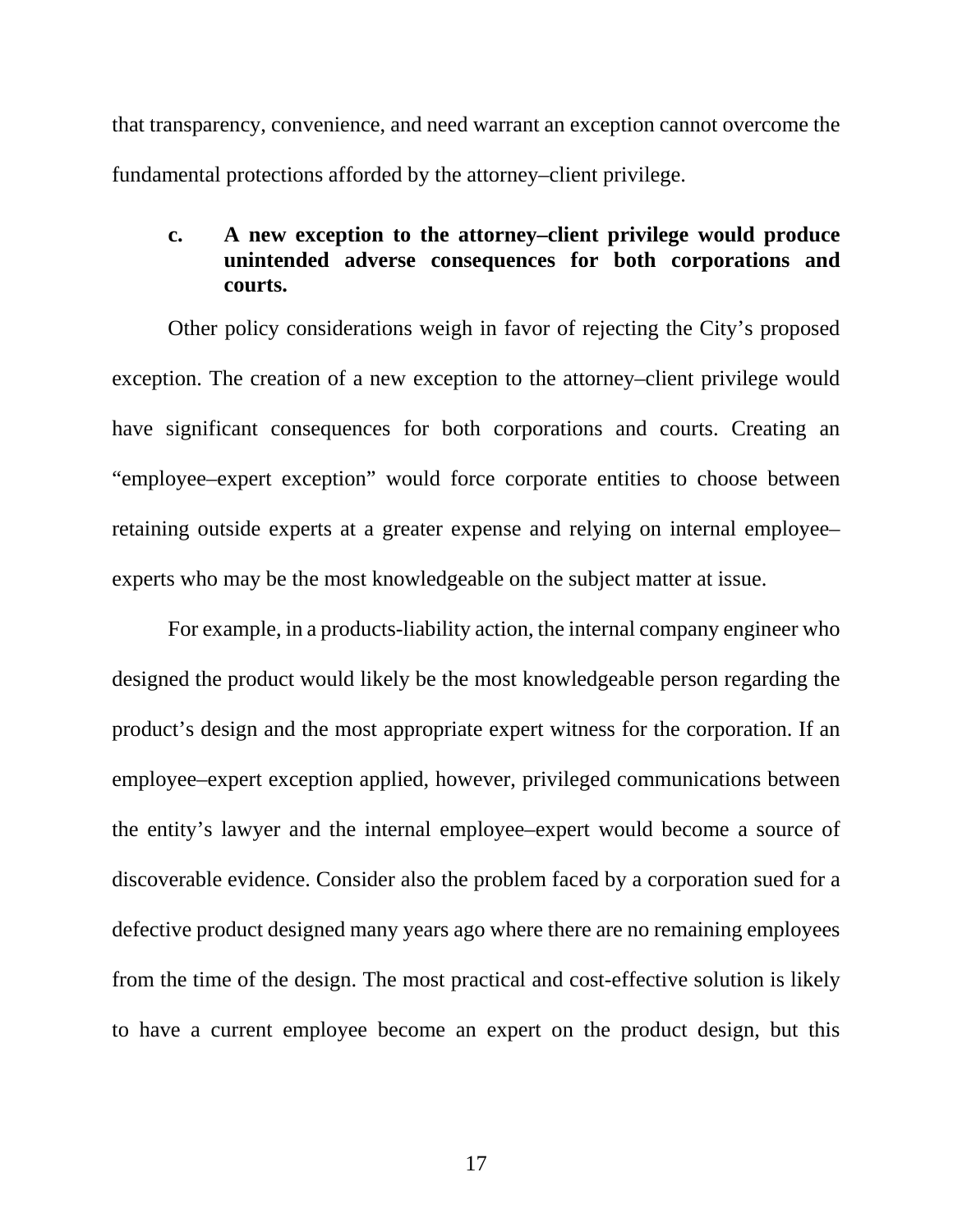exception would require disclosure of any information, including lawyers' communications, reviewed by that employee during her investigation.

This Catch–22 would force corporate entities to choose between retaining an outside consulting expert (and incurring additional litigation expense) and relying on internal employee–experts with a concomitant loss of their sacrosanct privilege. The City's proposed exception would especially disadvantage small businesses, which often lack extensive resources to retain outside consulting experts. In almost all litigation, businesses would be forced to choose between relying on knowledgeable and cost-effective employee–experts or the loss of the privilege.

This proposed exception also creates the risk of inconsistent application across jurisdictions to corporate entities' detriment. In situations where there is serial litigation across different jurisdictions, such as in the products-liability context, the privilege would cover a lawyer's communications with an employee–expert in other jurisdictions, but not in Texas. If, for example, a corporate entity discloses privileged communications in a Texas case under an "employee–expert exception," then another state court could deem the Texas disclosures as privilege waiver and force the entity to disclose the otherwise privileged communications in that state's litigation. This ripple-effect erodes the privilege even more.

The risk of uncertainty and unpredictability undermines the essential function of the attorney–client privilege. "We have said that for the attorney–client privilege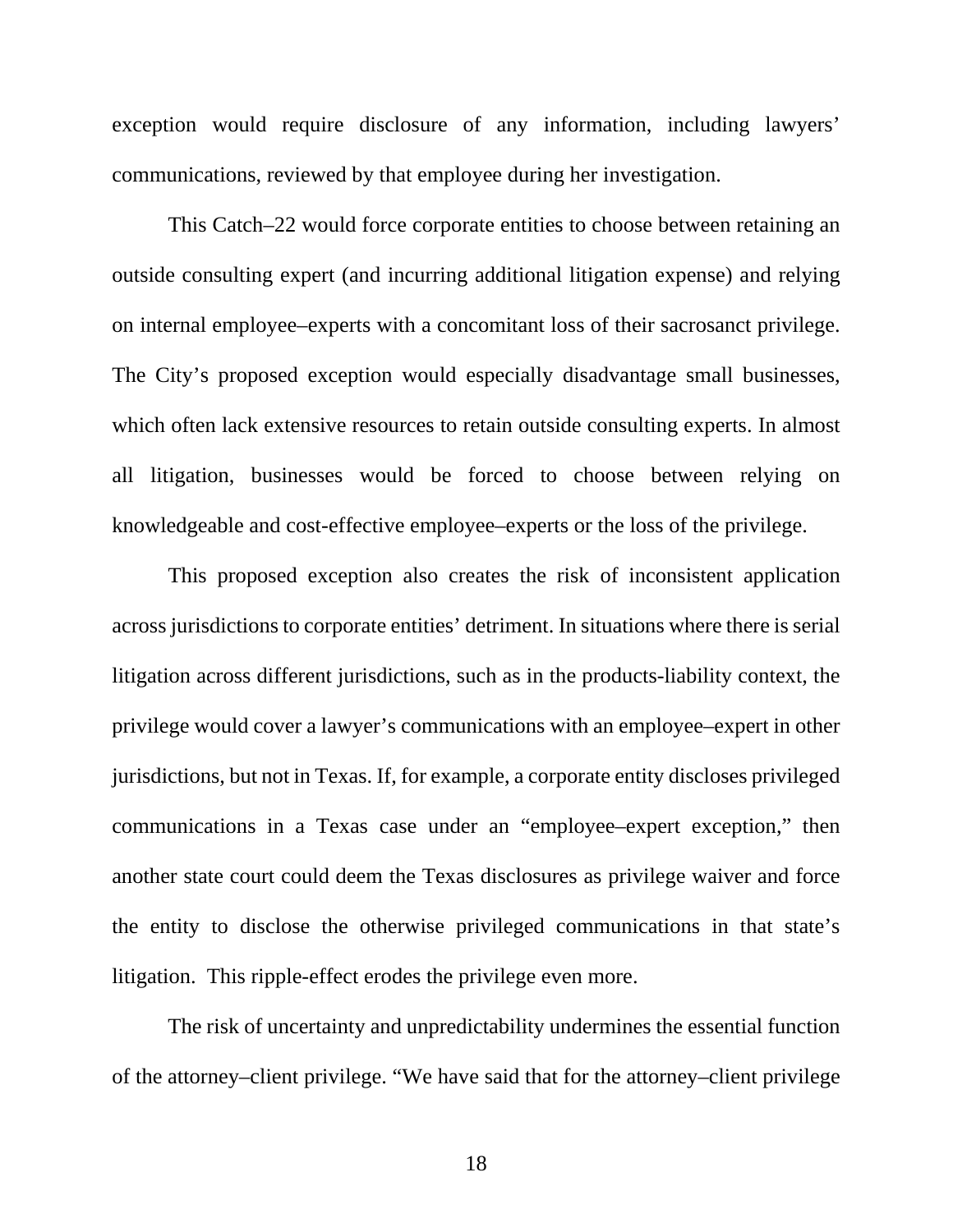<span id="page-26-0"></span>to be effective, it must be predictable." *United States v. Jicarilla Apache Nation*, 564 U.S. 162, 183 (2011). Maintaining the attorney–client privilege for employees of corporations, regardless of their role as expert witnesses, preserves consistency in the application and scope of the attorney–client privilege and promotes the efficient and fair administration of justice. After all, "[a]n uncertain privilege, or one which purports to be certain but results in widely varying applications by the courts, is little better than no privilege at all." *Upjohn*, 449 U.S. at 393.

#### **PRAYER**

The attorney–client privilege fulfills society's goal of obtaining optimal and unrestricted legal advice by promising clients complete confidentiality of their words. Full and frank communication is necessary for attorneys to adequately promote the observance of law and administration of justice. As courts recognize, the privilege is sacred and has a rich history in the legal system of the United States and applies with full force to corporate clients. Exceptions to the privilege are not created lightly and one is not warranted here. Maintaining the attorney–client privilege preserves the consistency and predictability that businesses and clients rely on and promotes the fair administration of justice.

The Amici urge this court to deny the City's petition for mandamus.

Respectfully submitted,

/*s*/ *James A. Collura, Jr. Counsel for Amici Curiae*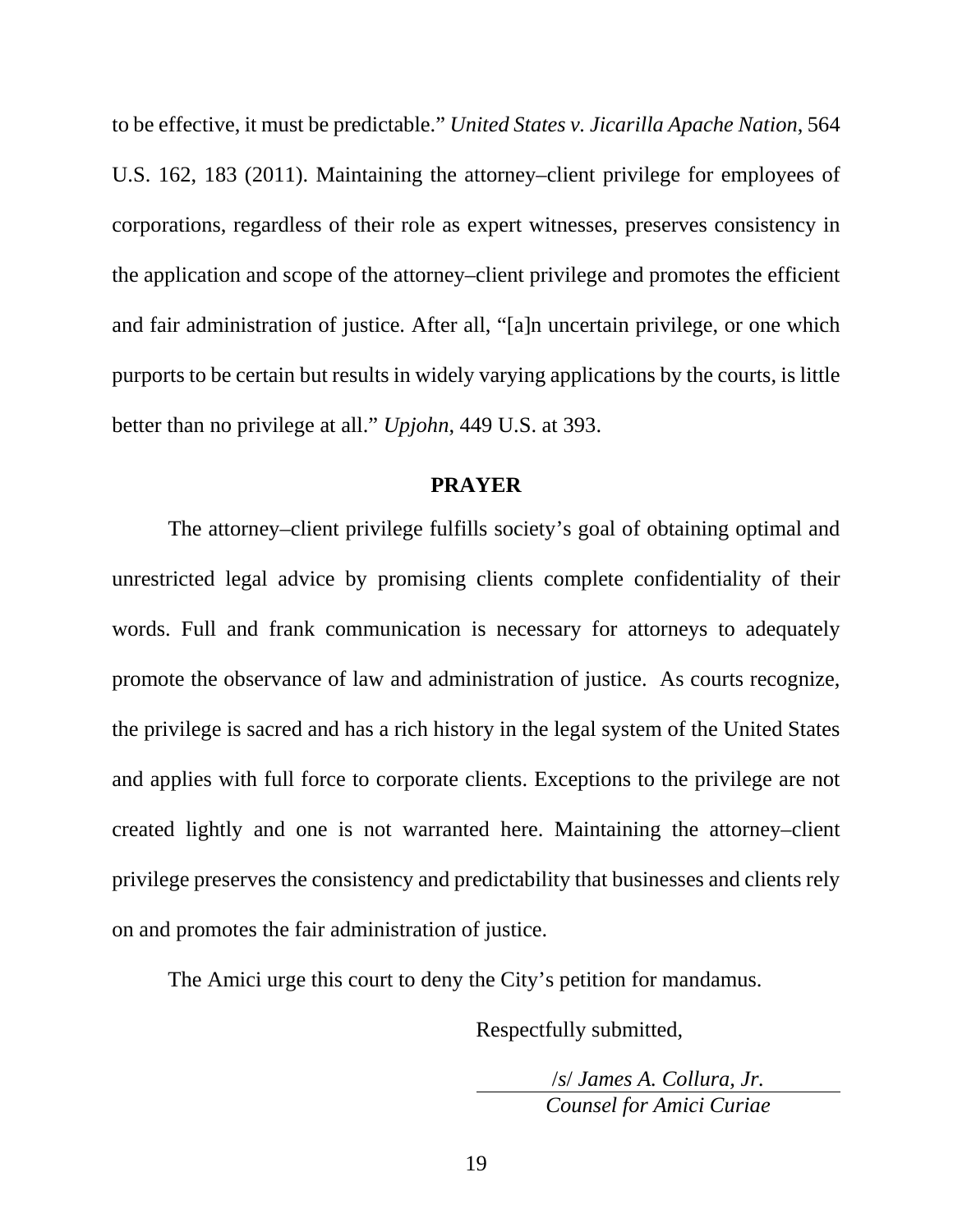### **OF COUNSEL**

E. Todd Presnell Jessica Jernigan-Johnson BRADLEY ARANT BOULT CUMMINGS LLP 1600 Division Street, Suite 700 Nashville, Tennessee 37203 Telephone: (615) 252-2355 [tpresnell@bradley.com](mailto:tpresnell@bradley.com)

James A. Collura BRADLEY ARANT BOULT CUMMINGS LLP JPMorgan Chase Tower 600 Travis Street Suite 4800 Houston, Texas 77002 Telephone: (713) 576-0300 [jcollura@bradley.com](mailto:jcollura@bradley.com)

## **CERTIFICATE OF SERVICE**

On October 2, 2018, I served the parties in the manner addressed per below:

J.B. "Trey" Henderson III *Via E-Service* James E. Doye Zachary B. DesAutels **DOYLE RESTREPO HARVIN & ROBBINS, L.L.P.** 440 Louisiana Str., Suite 2300 Houston, TX 77002 [thenderson@drhrlaw.com](mailto:thenderson@drhrlaw.com) [jdoyle@drhrlaw.com](mailto:jdoyle@drhrlaw.com) [zdesautels@drhrlaw.com](mailto:zdesautels@drhrlaw.com)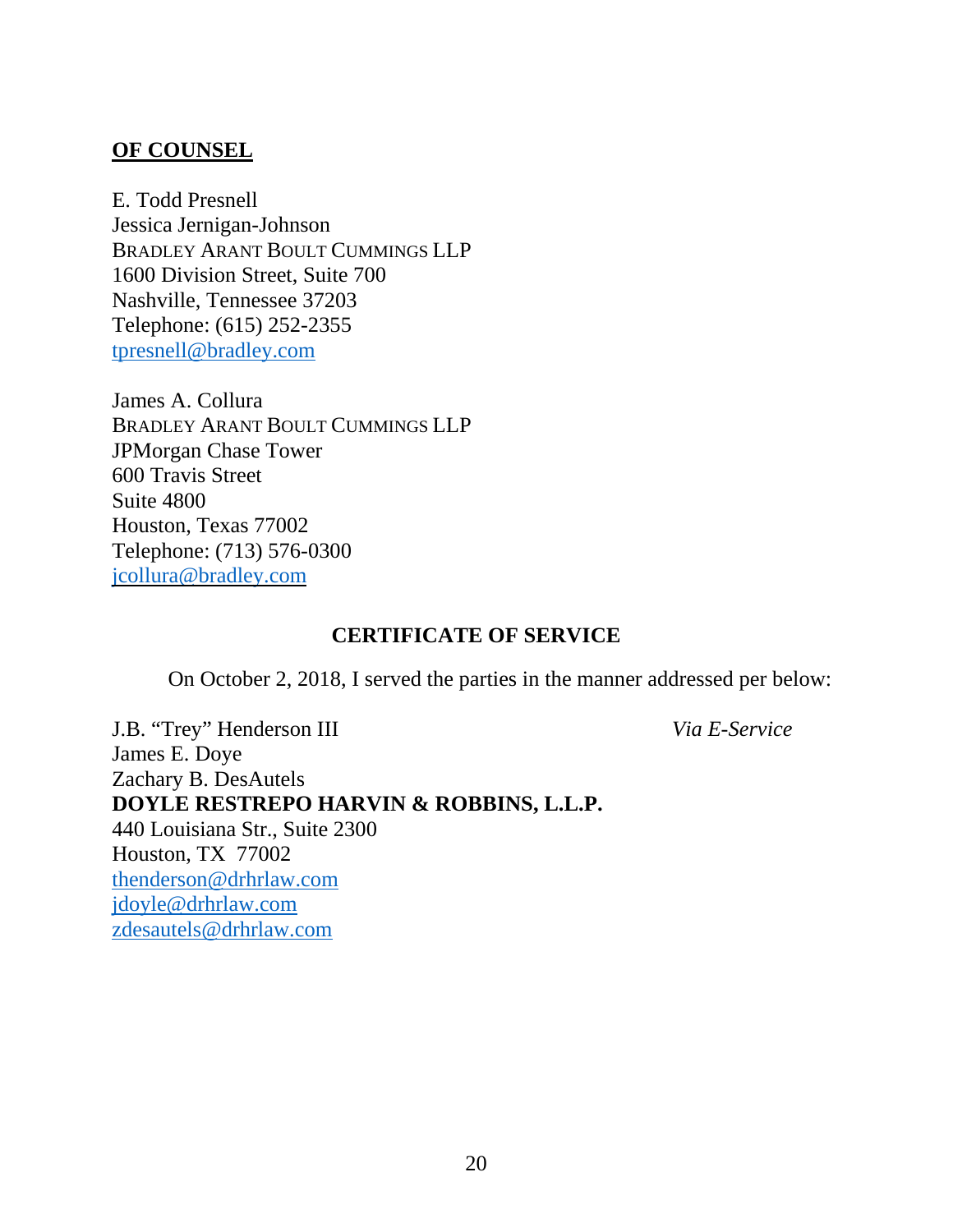Anthony G. Buzbee *Via E-Service* Christopher J. Leavitt **THE BUZBEE LAW FIRM** 600 Travis Str., Suite 7300 Houston, TX 77002 [tbubee@txattorneys.com](mailto:tbubee@txattorneys.com) [cleavitt@txattorneys.com](mailto:cleavitt@txattorneys.com)

## Shaun W. Hodge *Via E-Service* **THE HODGE LAW FIRM, PLLC** 2211 The Strand Str., Suite 302

Galveston, TX 77550 [shodge@hodgefirm.com](mailto:shodge@hodgefirm.com)

Fourteenth Court of Appeals 301 Fannin, Rm. 245 Houston, TX 77002

James R. Old, Jr. *Via E-Service* **HICKS THOMAS LLP** 2615 Calder, Suite 720 Beaumont, TX 77706 [jold@hicks-thomas.com](mailto:jold@hicks-thomas.com)

Andrew T. McKinney IV *Via E-Service* Tory F. Taylor Kim A. Cooper LITCHFIELD CAVO, L.L.P. One Riverway, Suite 1000 Houston, TX 77056 [mckinney@litchfieldcavo.com](mailto:mckinney@litchfieldcavo.com) [taylor@litchfieldcavo.com](mailto:taylor@litchfieldcavo.com) [cooper@litchfieldcavo.com](mailto:cooper@litchfieldcavo.com)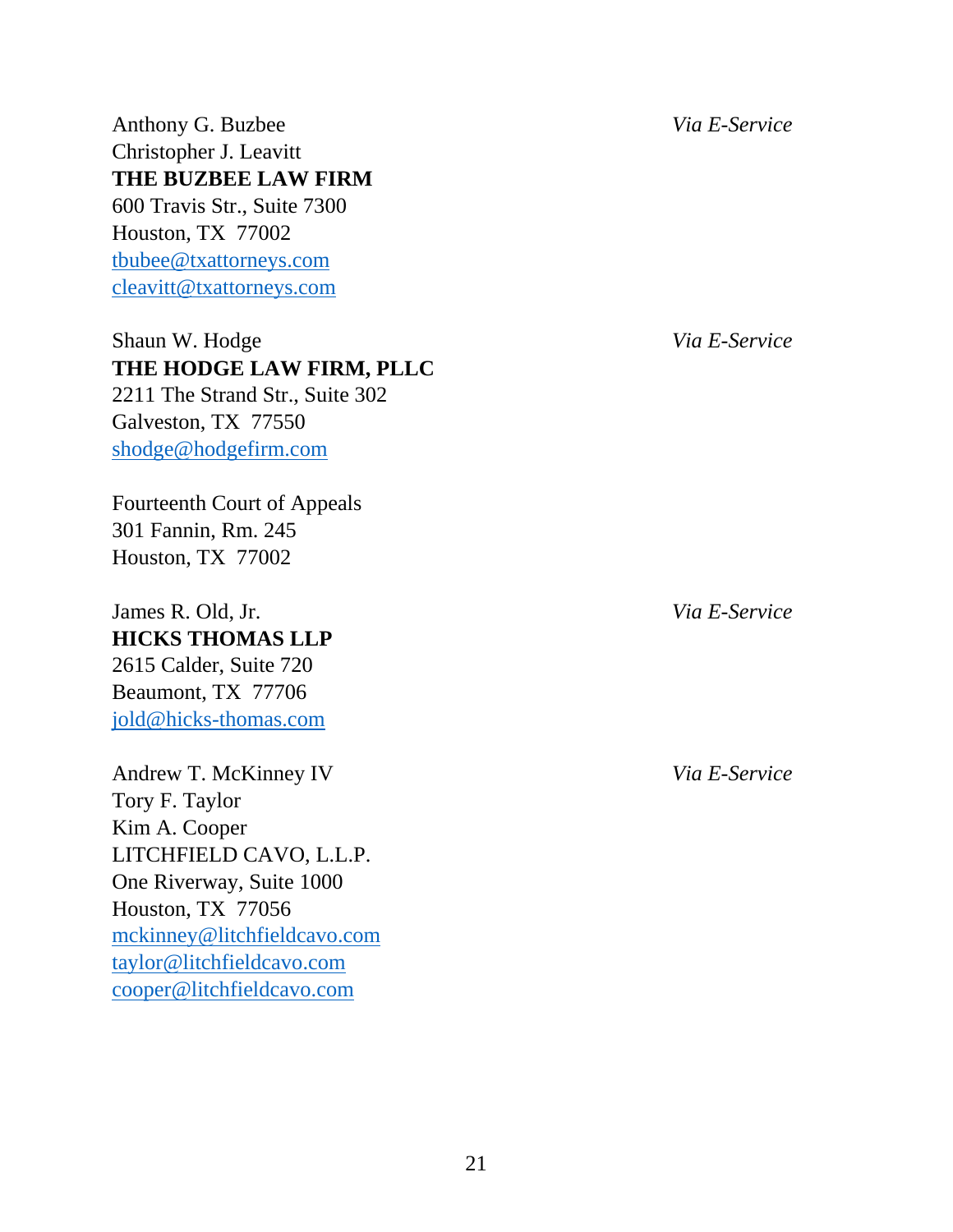David Salyer *Via E-Service* **MCLEON, ALEXANDER, POWEL & APFFEL, P.C.** 802 Rosenberg PO Box 629 Galveston, TX 77553 [dpsalyer@mapalaw.com](mailto:dpsalyer@mapalaw.com)

*/s/ James A. Collura, Jr.*

James A. Collura, Jr.